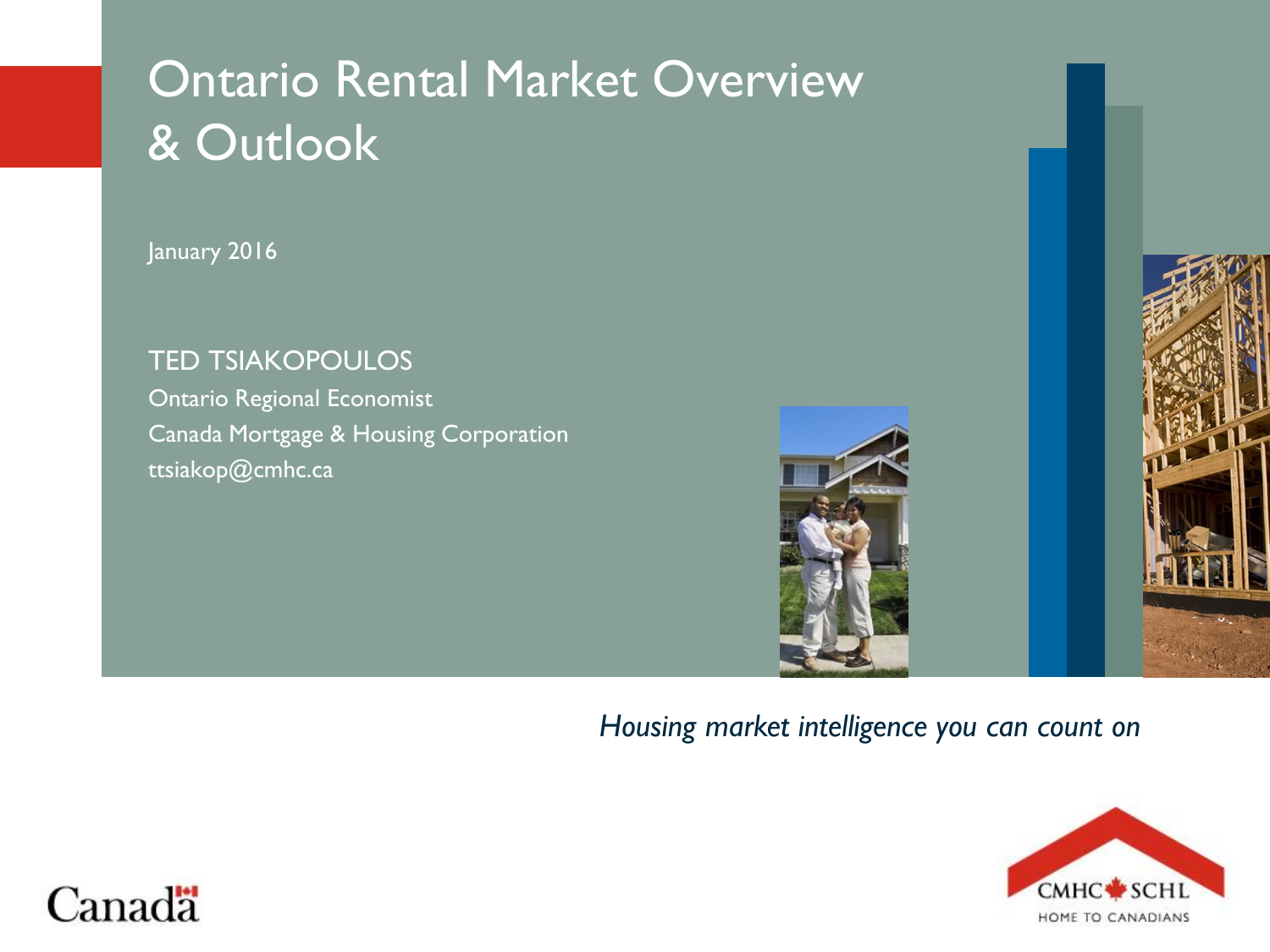### **AGENDA**

- Ontario vs Rest of Canada (ROC) Rental Trends October 2015
- **Factors Impacting 2015 Ontario Rental Sector vs January 2015** Forecast
- Ontario Rental Market Outlook 2016/17
- **GTA Rental Market Overview**
- **Questions??**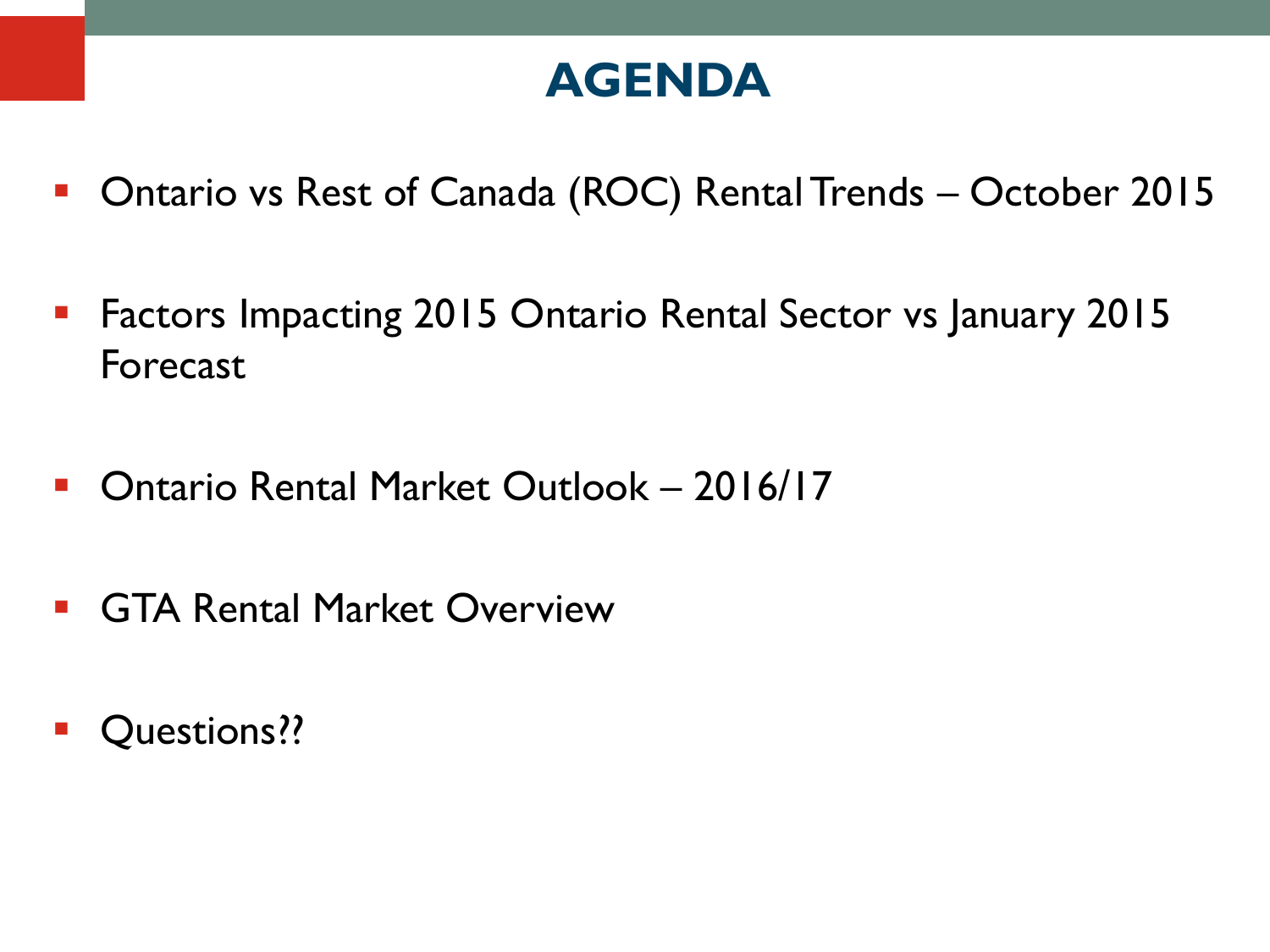## **KEY TAKEAWAYS**

- Vacancy Rates Below National Average in BC, Ontario Urban Markets - But Above Average Elsewhere
- **Rental Demand Growing Despite Slight Uptick in** Ontario Vacancy Rates
- Improving Economy & Rising Home Prices To Support Rental Demand Especially in Southern & Southwestern Markets
- Supply Pressures To Ease But Will Keep Vacancy Rates Elevated
- Sector Should Attract Continued Investor Interest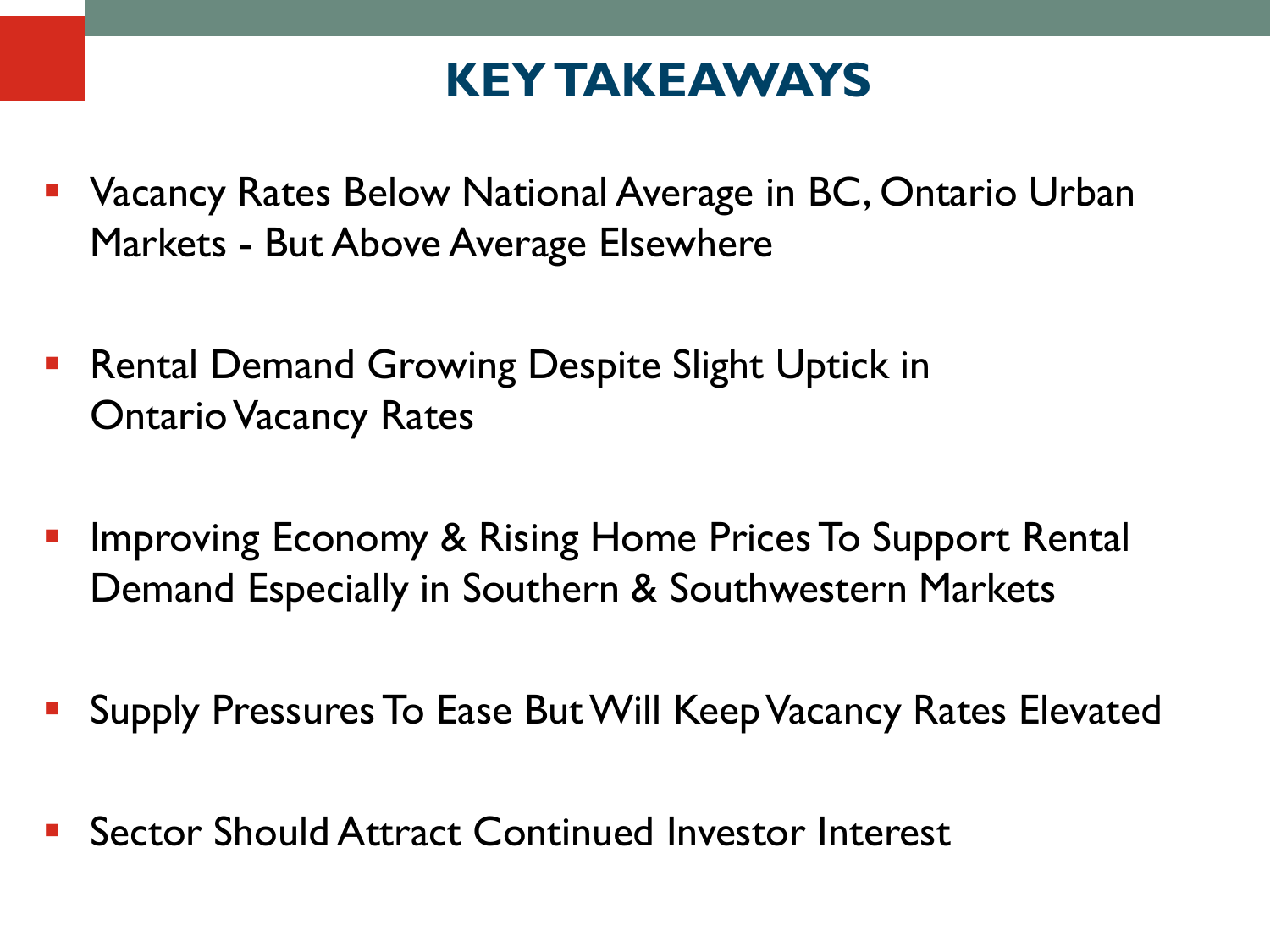### **BC & Ontario Remain Tightest Rental Markets**





 $\blacksquare$  Oct-14  $\blacksquare$  Oct-15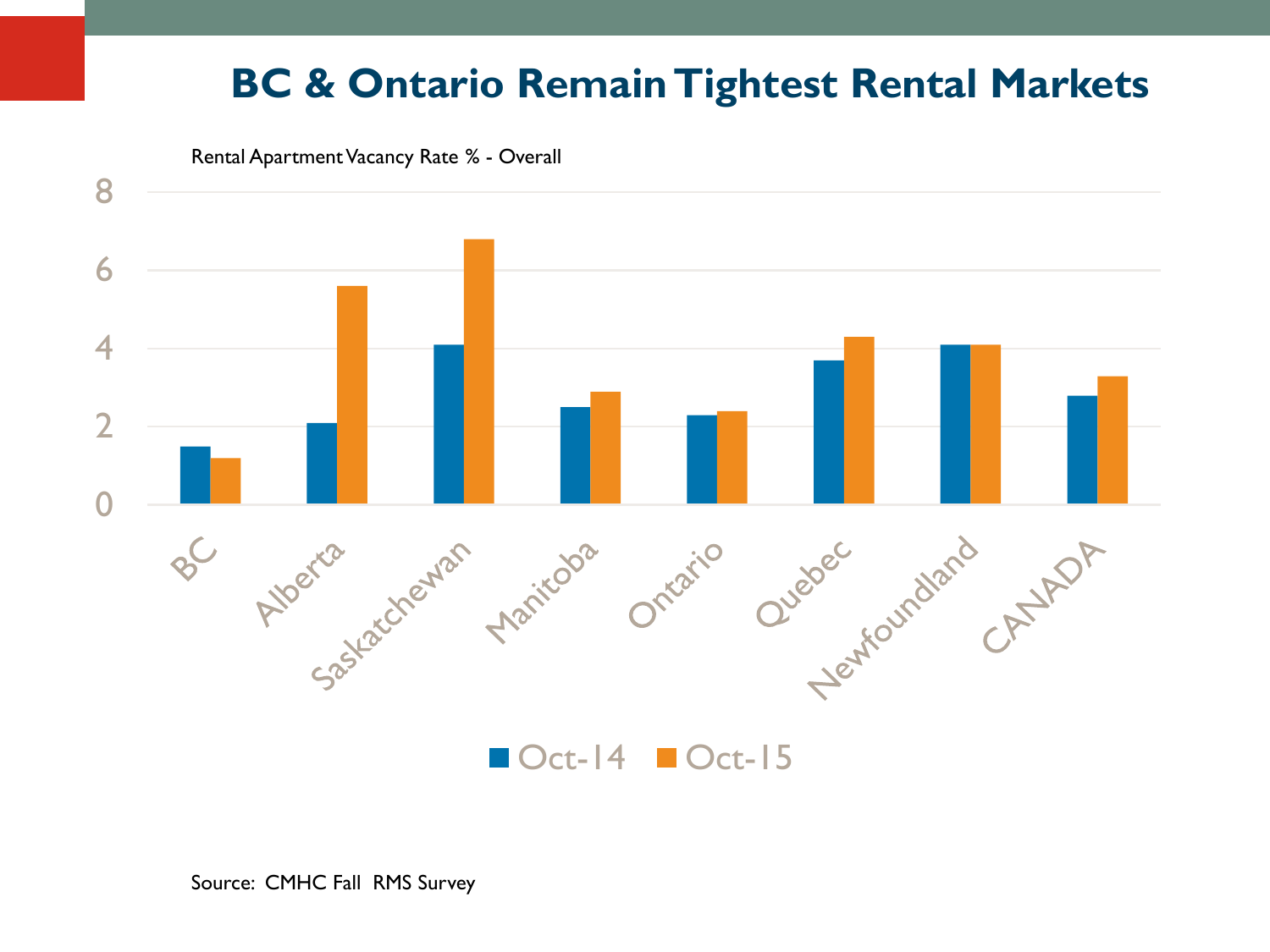### **Barrie, Guelph & GTA Tightest Market/North & East Cooler**

Rental Apartment Vacancy Rate % - Overall

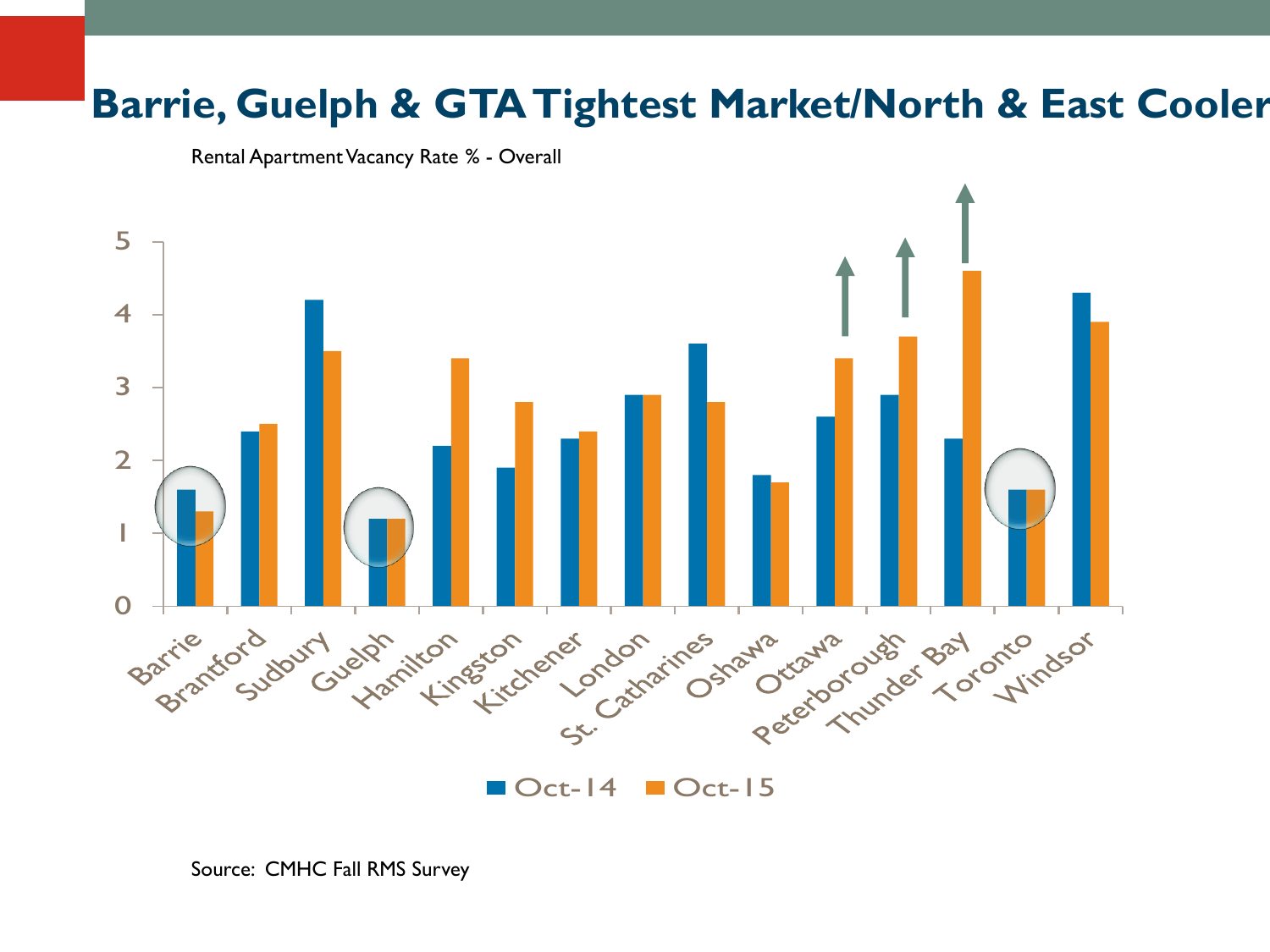## **Factors Impacting Ontario Vacancy Rate - 2014/15**

|                          |      | Actual | Forecast |
|--------------------------|------|--------|----------|
| <b>FACTORS</b>           | 2014 | 2015   | $Jan-15$ |
| Job Market               |      |        |          |
| <b>Migration</b>         | U    |        |          |
| Cost Gap (Own vs Rent)   |      |        |          |
| <b>New Rental Supply</b> | U    | $ J+$  |          |
| <b>Net Effect</b>        |      |        |          |

**D=Downward Pressure U=Upward Pressure N=Neutral**

Source: CMHC Fall Rental Market Survey , Statistics Canada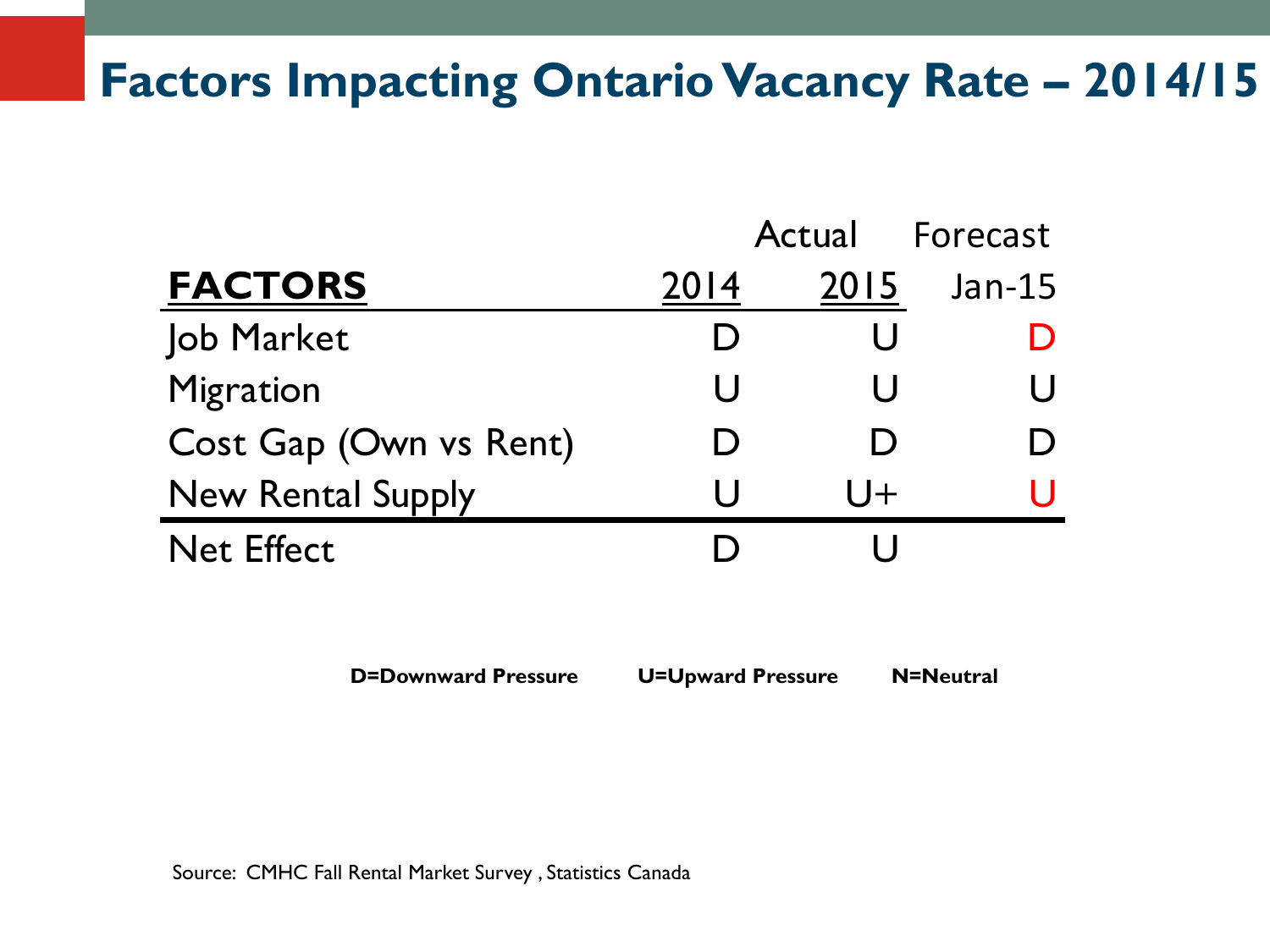### **Rent Increases Stronger in BC and Ontario**

Same Sample 2-Bed Apartment Rent % chg



 $\blacksquare$  Oct-14  $\blacksquare$  Oct-15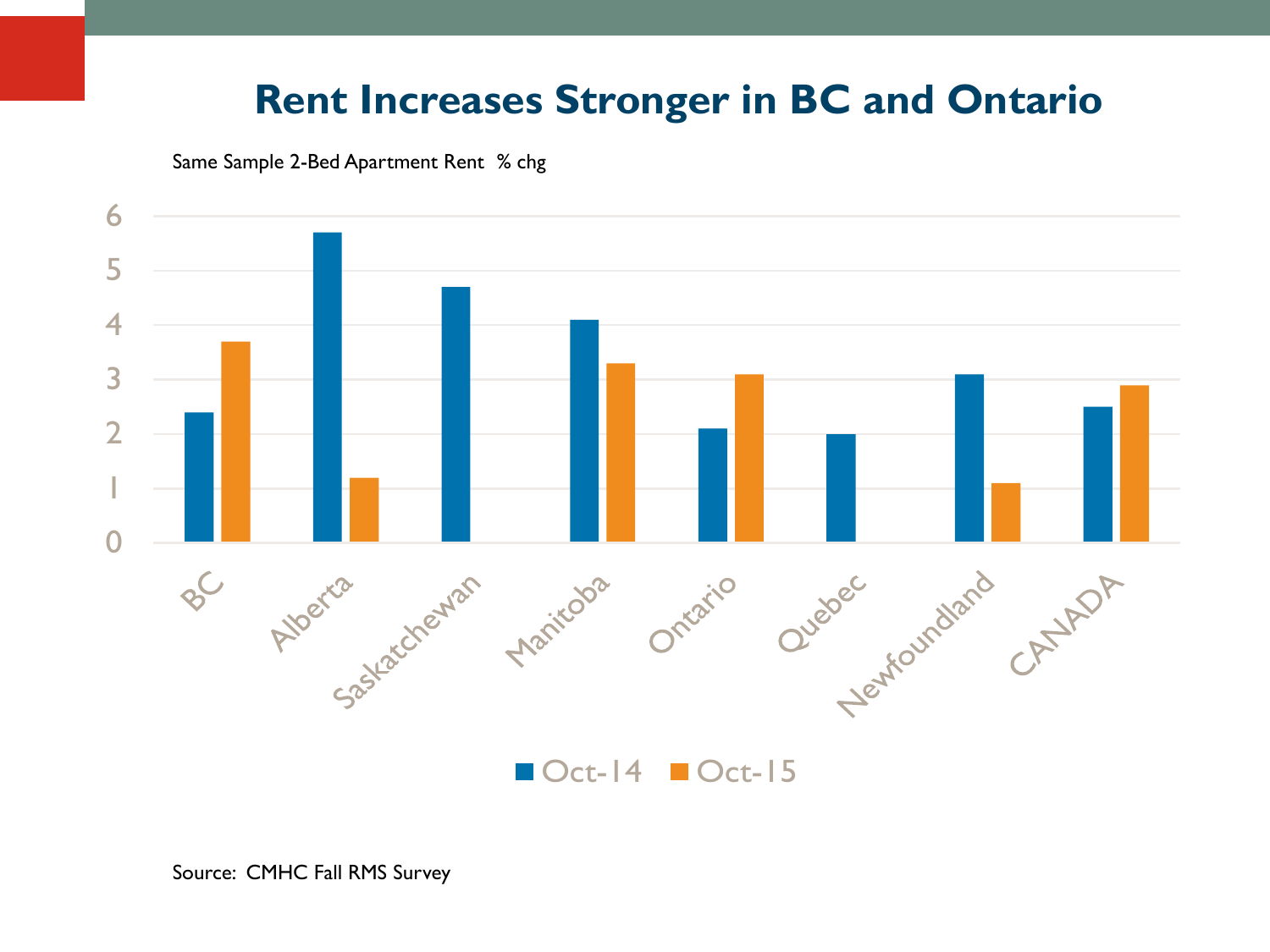### **Rent Increases Varied Across Ontario**

Same Sample 2-Bed Apartment Rent % chg



Source: CMHC Fall RMS Survey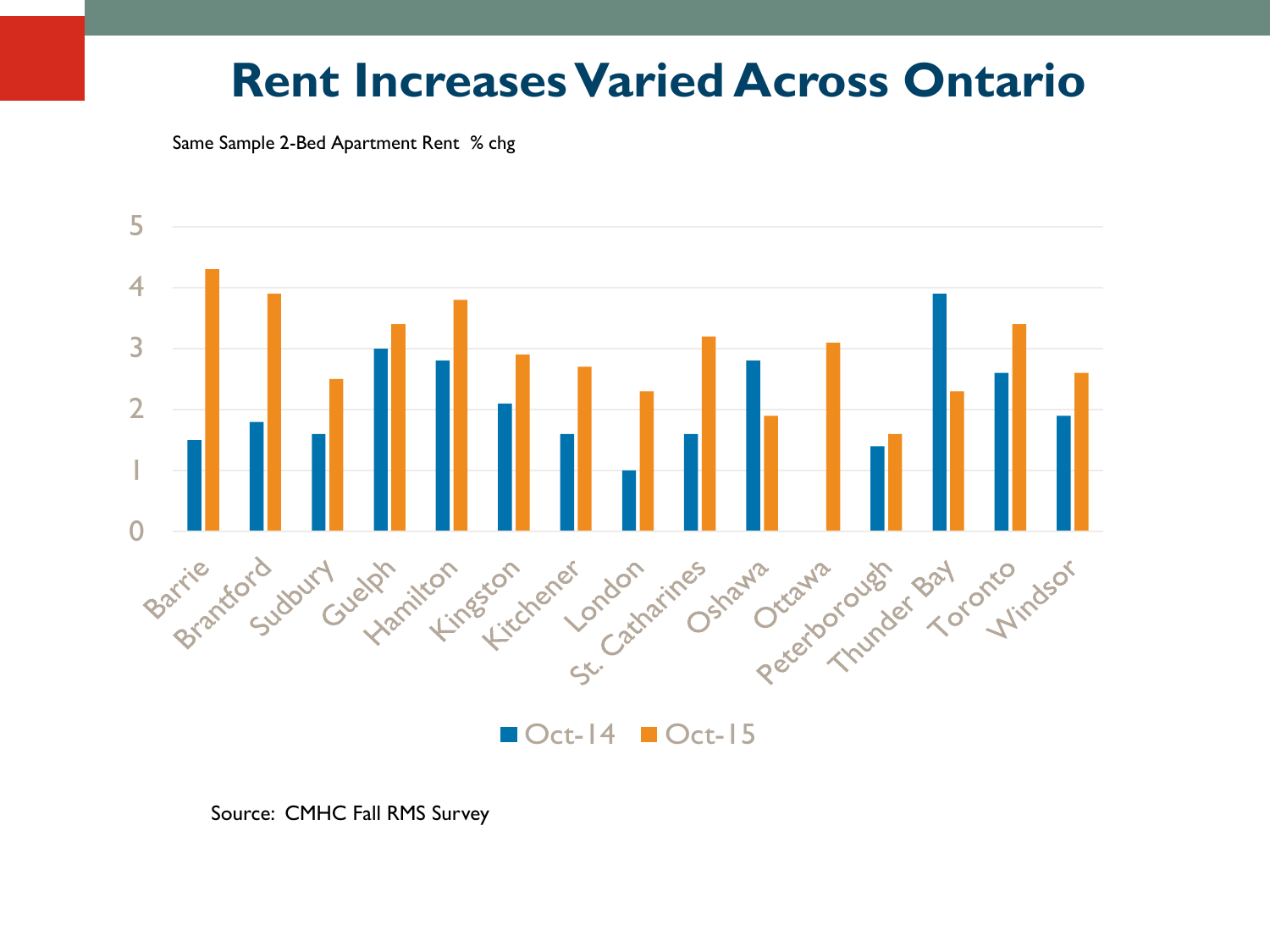## **Ontario Vacancy Rate Outlook – 2016/17**

| <b>CMAs</b>                | 2015 | 2016f | 2017f          |
|----------------------------|------|-------|----------------|
| <b>Barrie</b>              | 1.3  | 2.2   | 2.6            |
| <b>Brantford</b>           | 2.5  | 2.5   | 2.3            |
| Sudbury                    | 3.5  | 4.6   | 4.8            |
| Guelph                     | 1.2  | 1.5   | 1.4            |
| Hamilton                   | 3.4  | 2.2   | $\overline{2}$ |
| Kingston                   | 2.8  | 1.9   | 2.1            |
| <b>Kitchener</b>           | 2.4  | 2.8   | 2.5            |
| London                     | 2.9  | 2.5   | 2.5            |
| <b>St. Catharines</b>      | 2.8  | 3.3   | 3              |
| Oshawa                     | 1.7  | 1.9   | $\overline{2}$ |
| Ottawa                     | 3.4  | 2     | 1.7            |
| Peterborough               | 3.7  | 3     | 2.8            |
| <b>Thunder Bay</b>         | 4.6  | 3.5   | 3              |
| Toronto                    | 1.6  | 1.9   | $\overline{2}$ |
| Windsor                    | 3.9  | 3.8   | 3.6            |
| <b>ONTARIO CMA Average</b> | 2.8  | 2.6   | 2.6            |

Source: CMHC Forecast (f) as of September 2015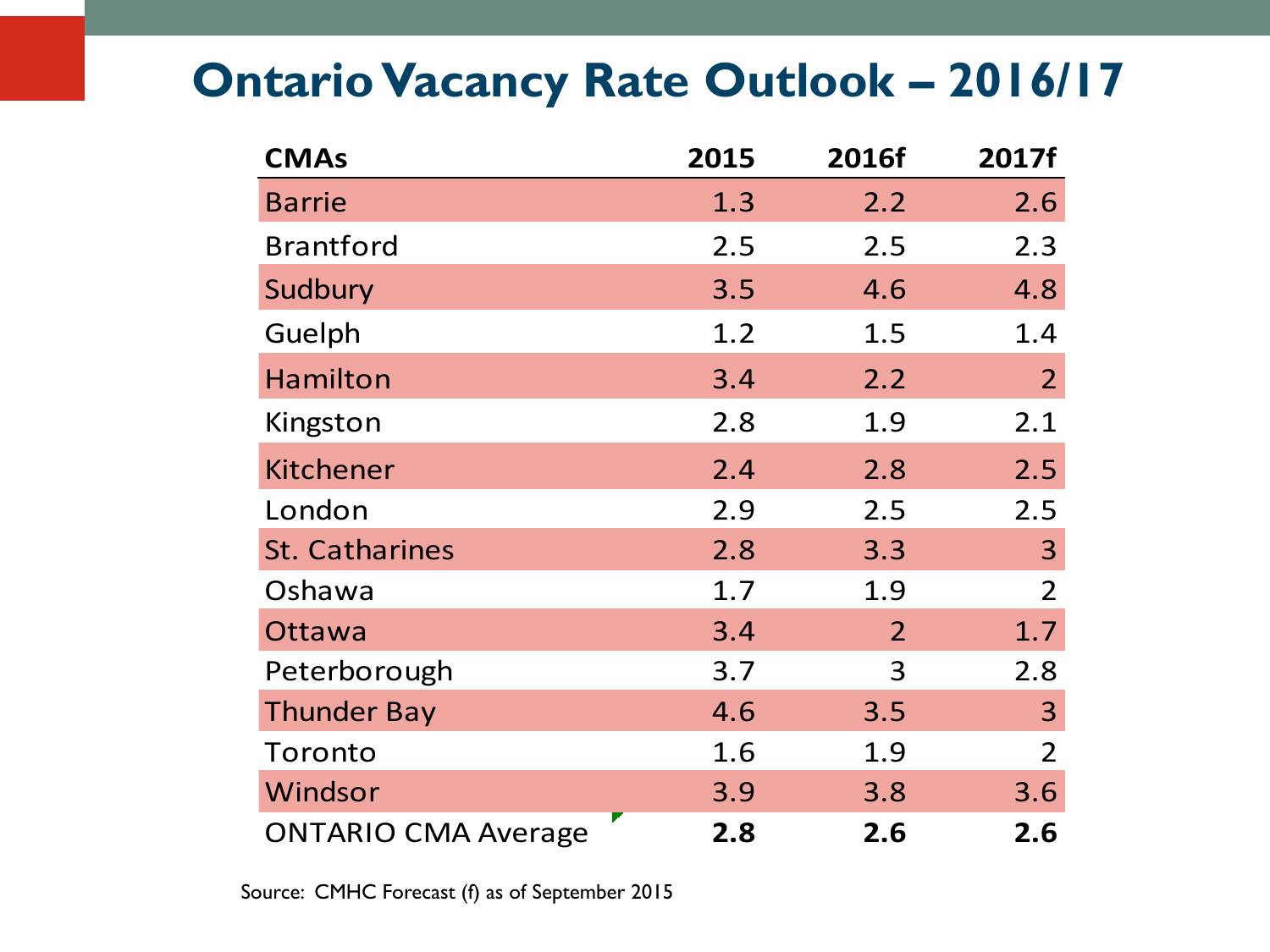#### **Downward Trending Vacancy Rate Means Demand Outpacing Supply**

Apartment vacancy rate - ONTARIO

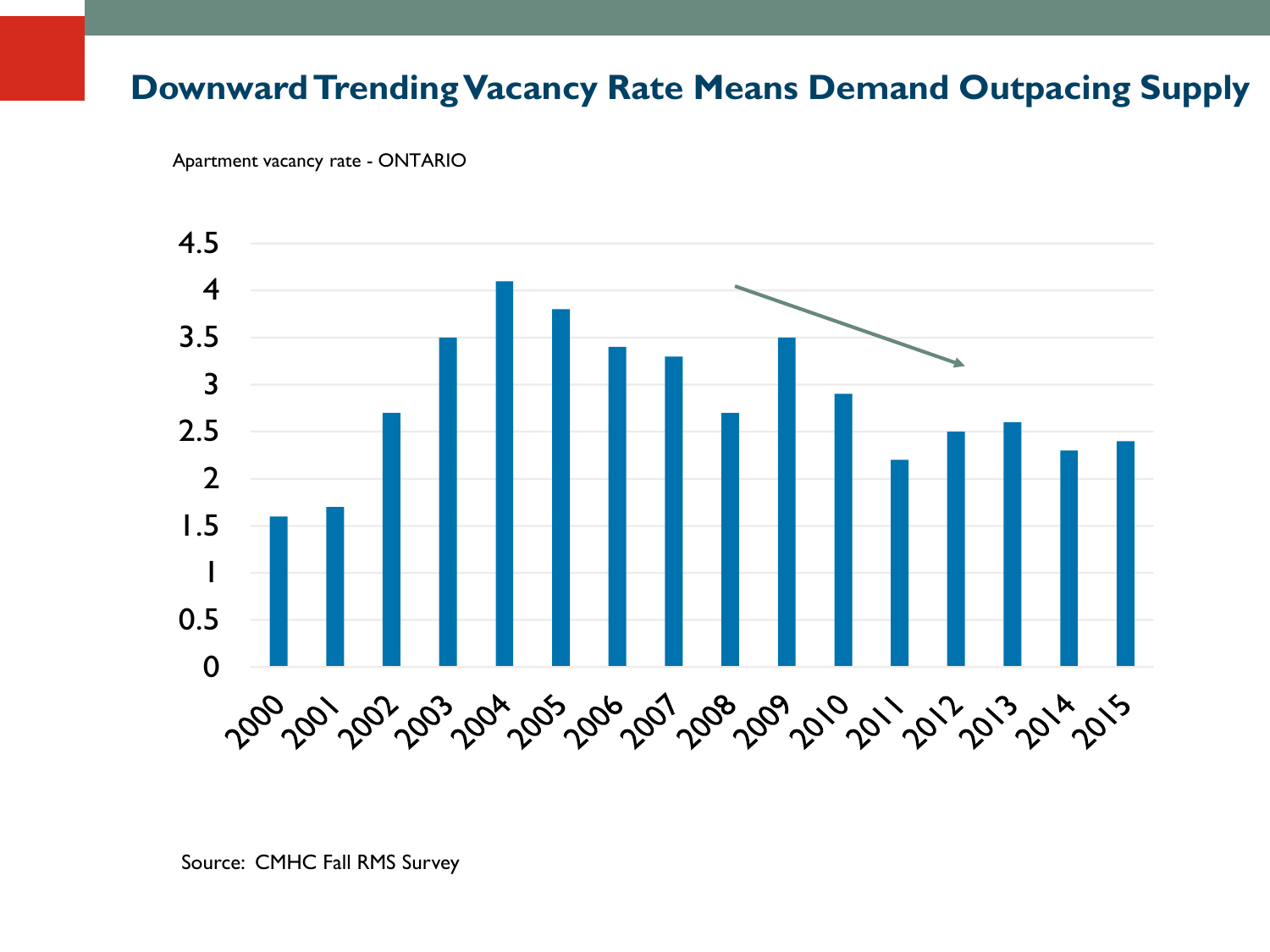#### **Ontario Economy Outperforming Since 2014**

GDP % chg – 2007\$



Source: Statistics Canada, ROC=Rest of Canada GDP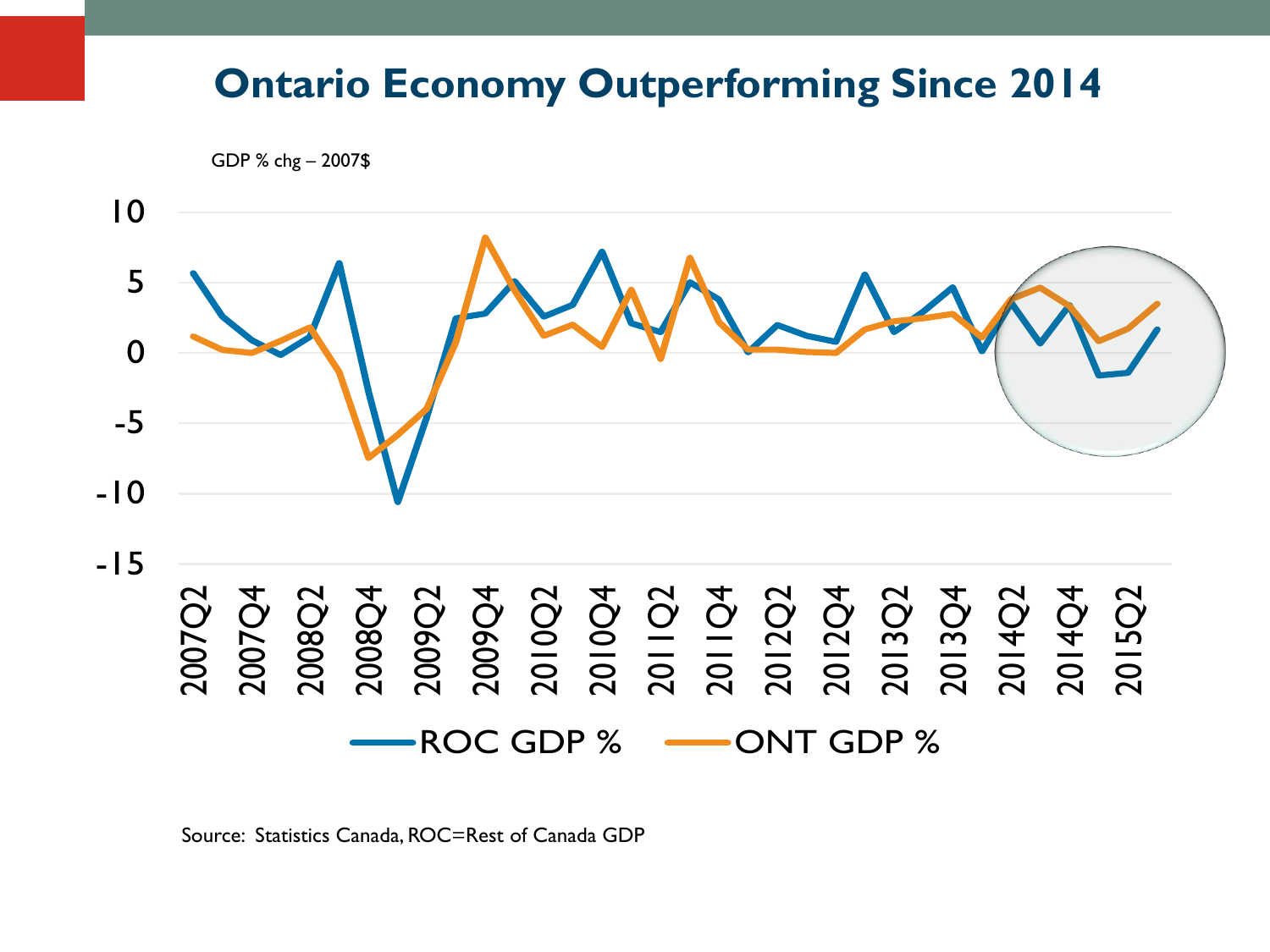### **Ontario Job Growth Modest But Will Strengthen**

Employment % chg



Source: Statistics Canada. CMHC Forecast(f)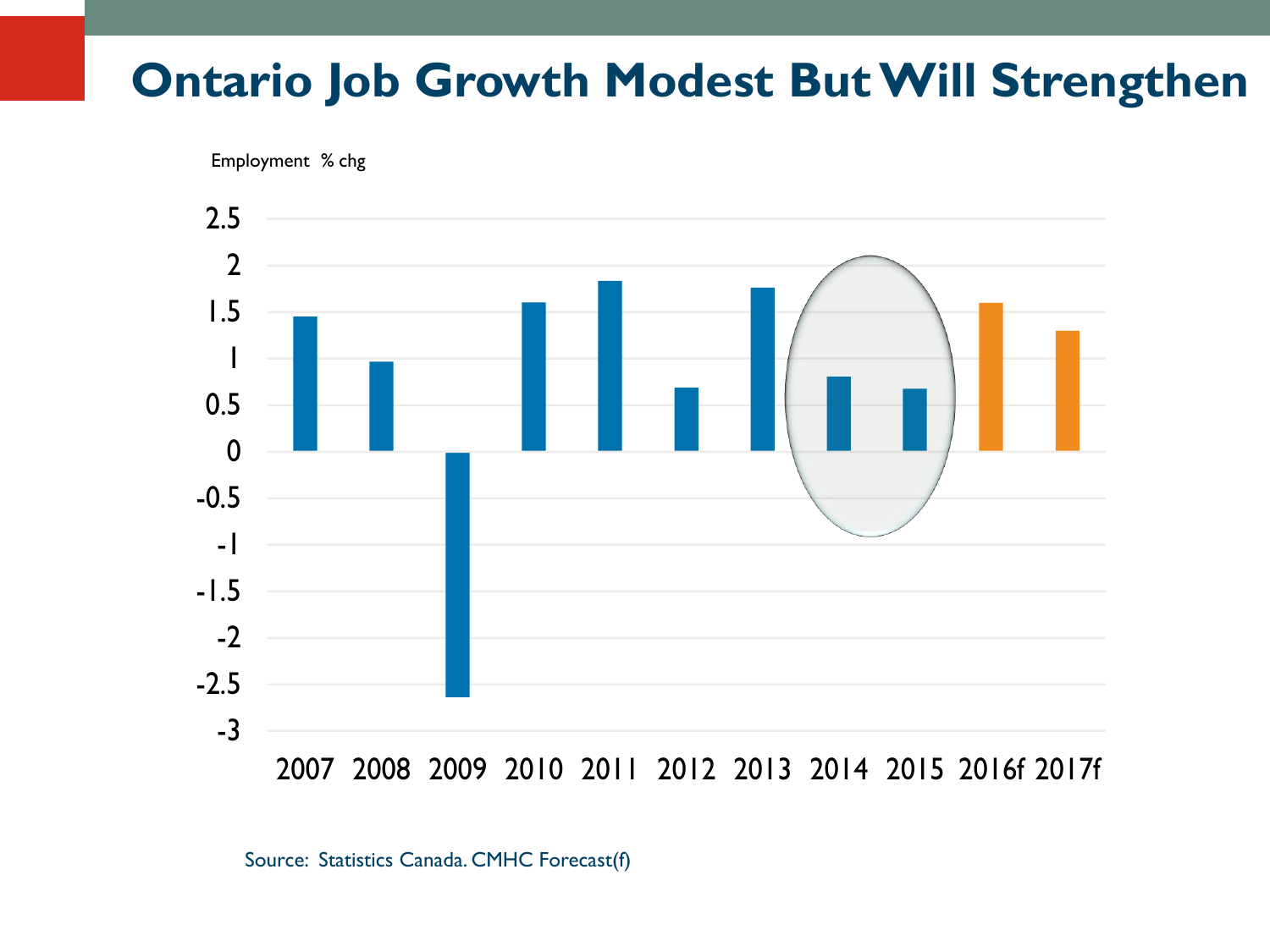## **Strength in Manufacturing, Tourism - Not So For Commodities, Public Admin, Finance**

Employment Index by Ontario Sector (2014=100)



Source: Statistics Canada.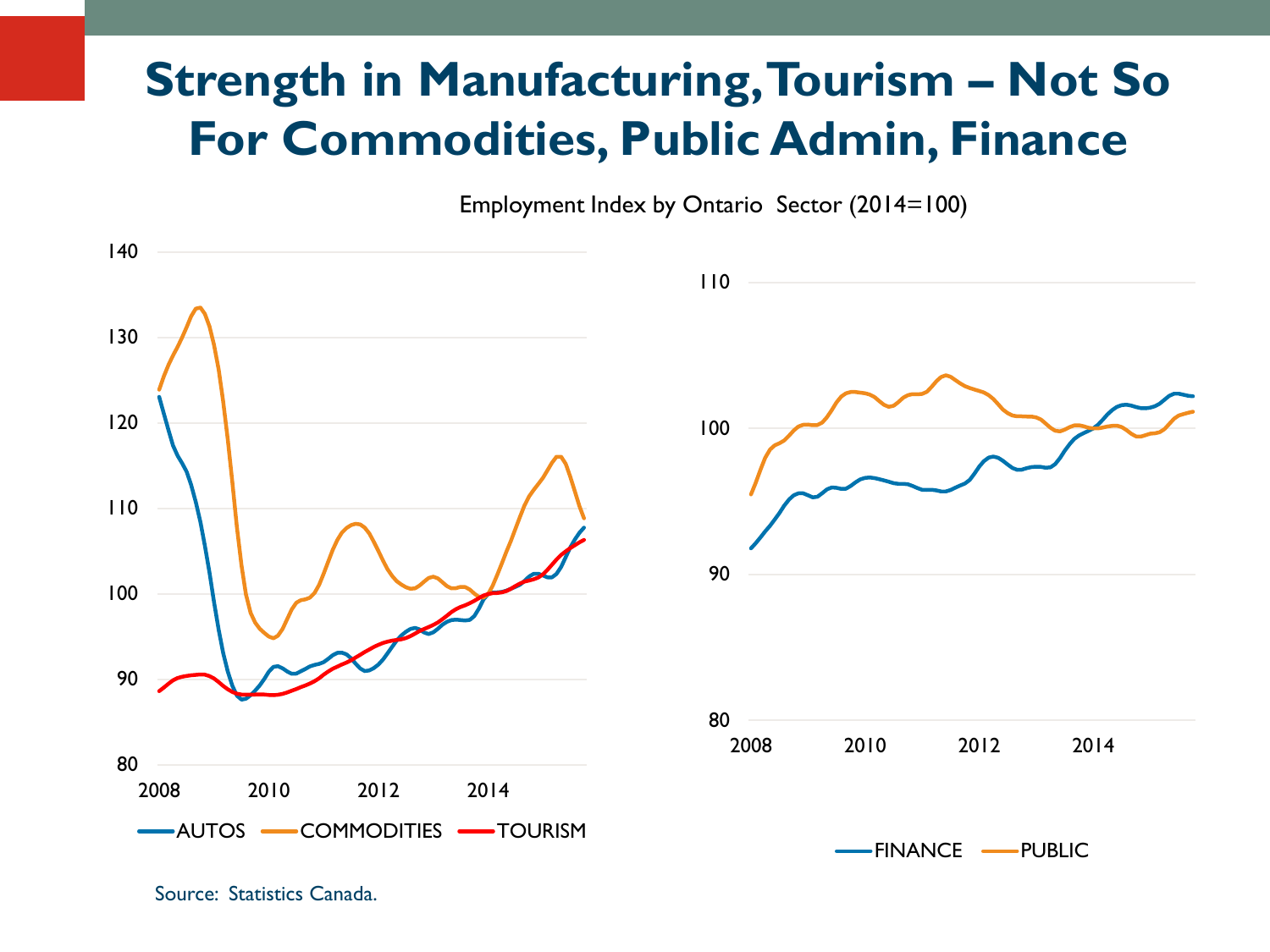## **US Economy Supporting Exports – China Less So**

GDP % - 2007\$



Source: Consensus Forecasts, IMF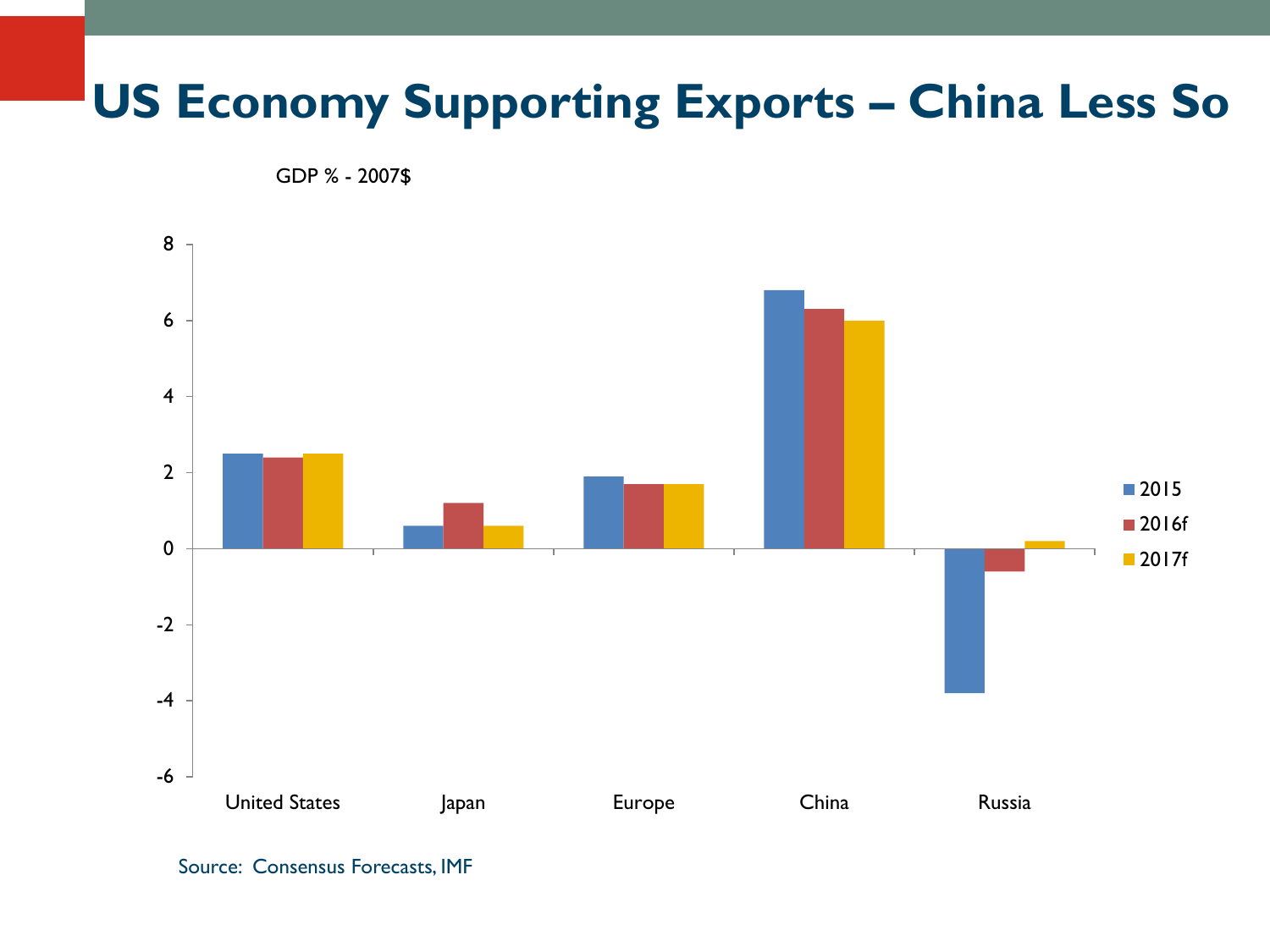#### **US Consumers Feeling Good – Exporters Not So Good**

Contributions to US Economic Growth By Quarter



Source: US BEA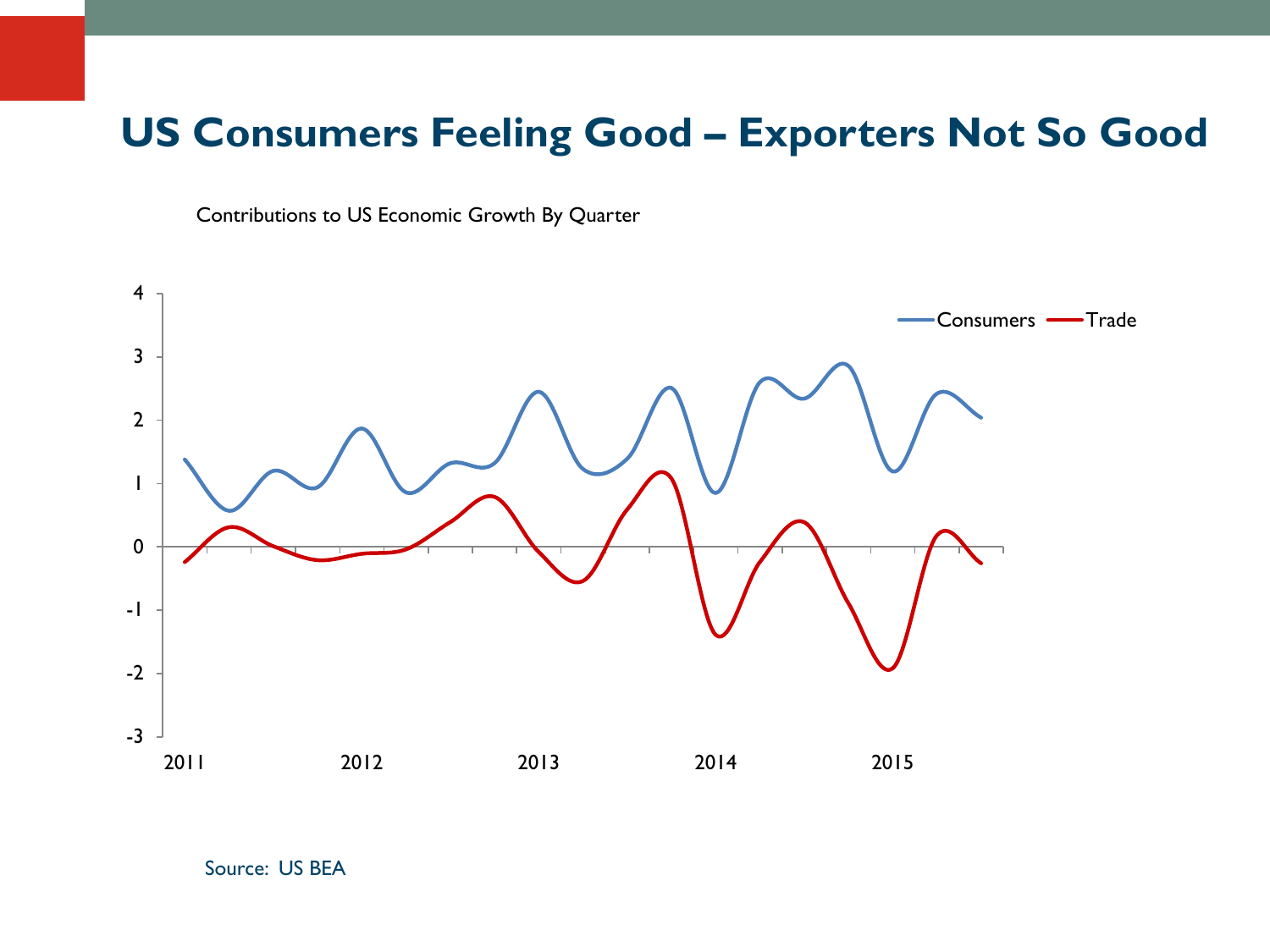### **Canadian Dollar Trending Lower**



Source: Statistics Canada,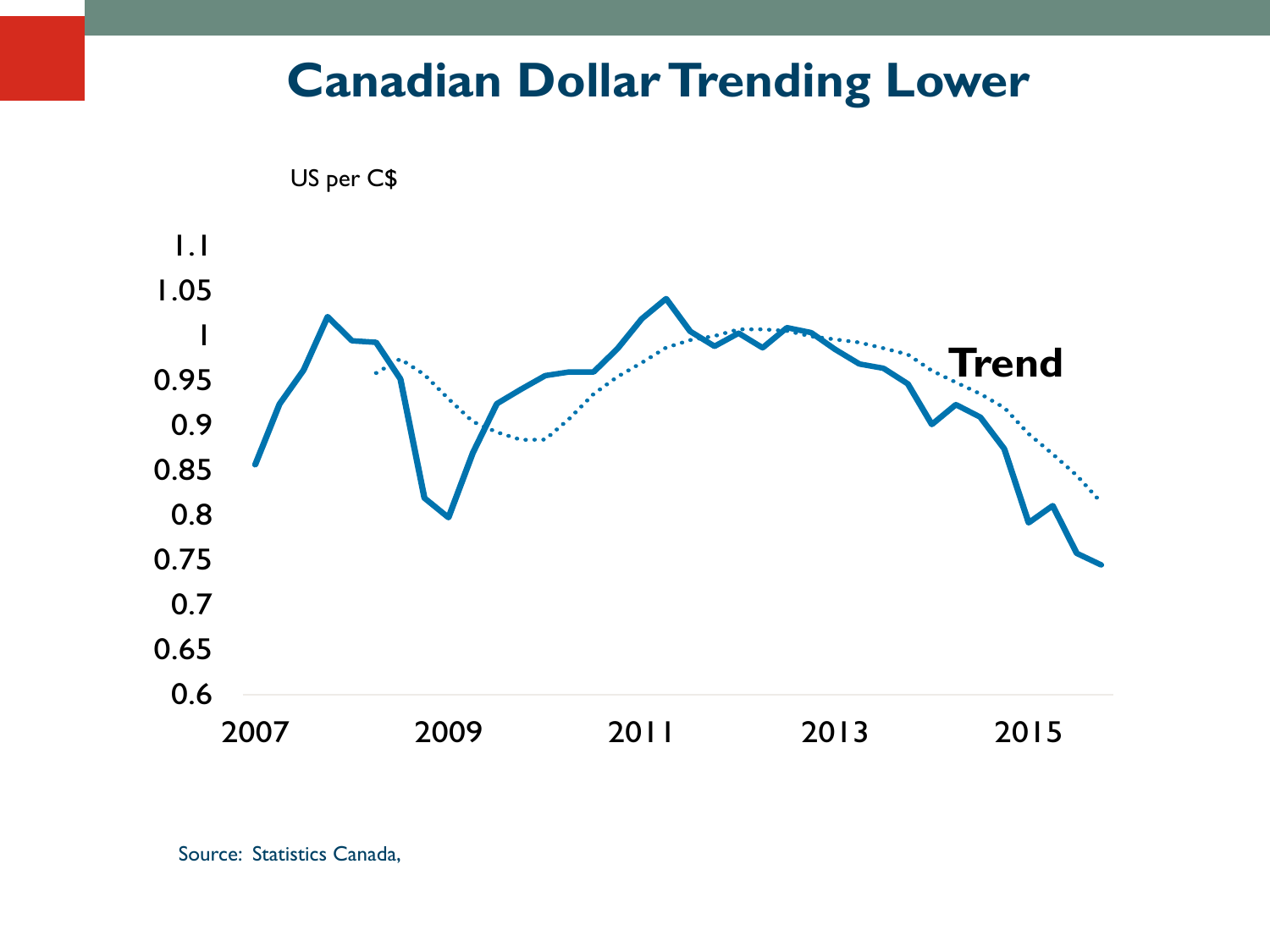#### **Lower Commodity Prices – Good News For Ontario**



Source: IMF Commodity Price Database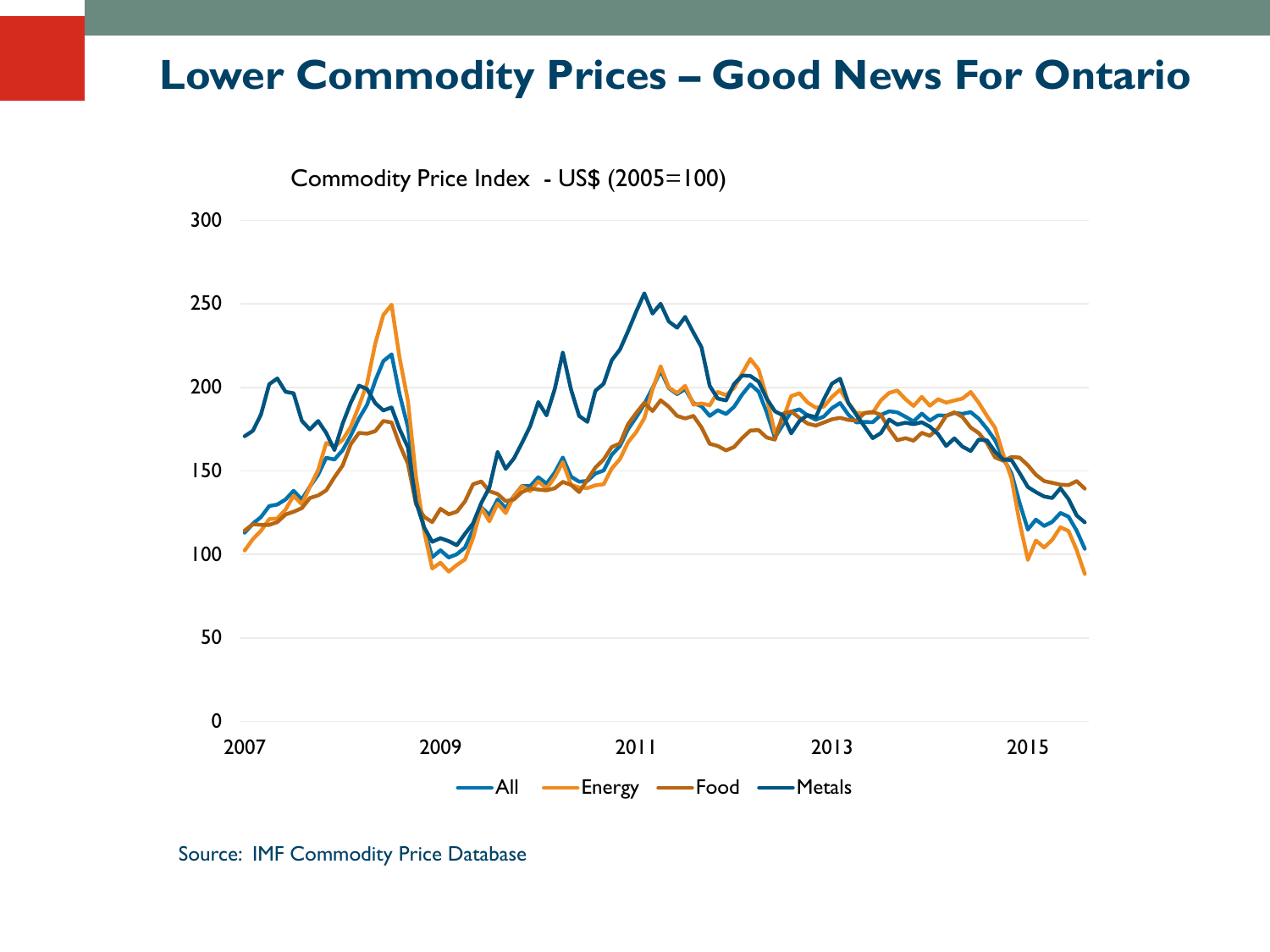# **Why Has US Growth/C\$ Impact on Trade & Jobs Not Arrived?**

- **Relative Competitiveness Important**
- **New Investment Needed**
- **Some Exported Goods Are Import Intensive**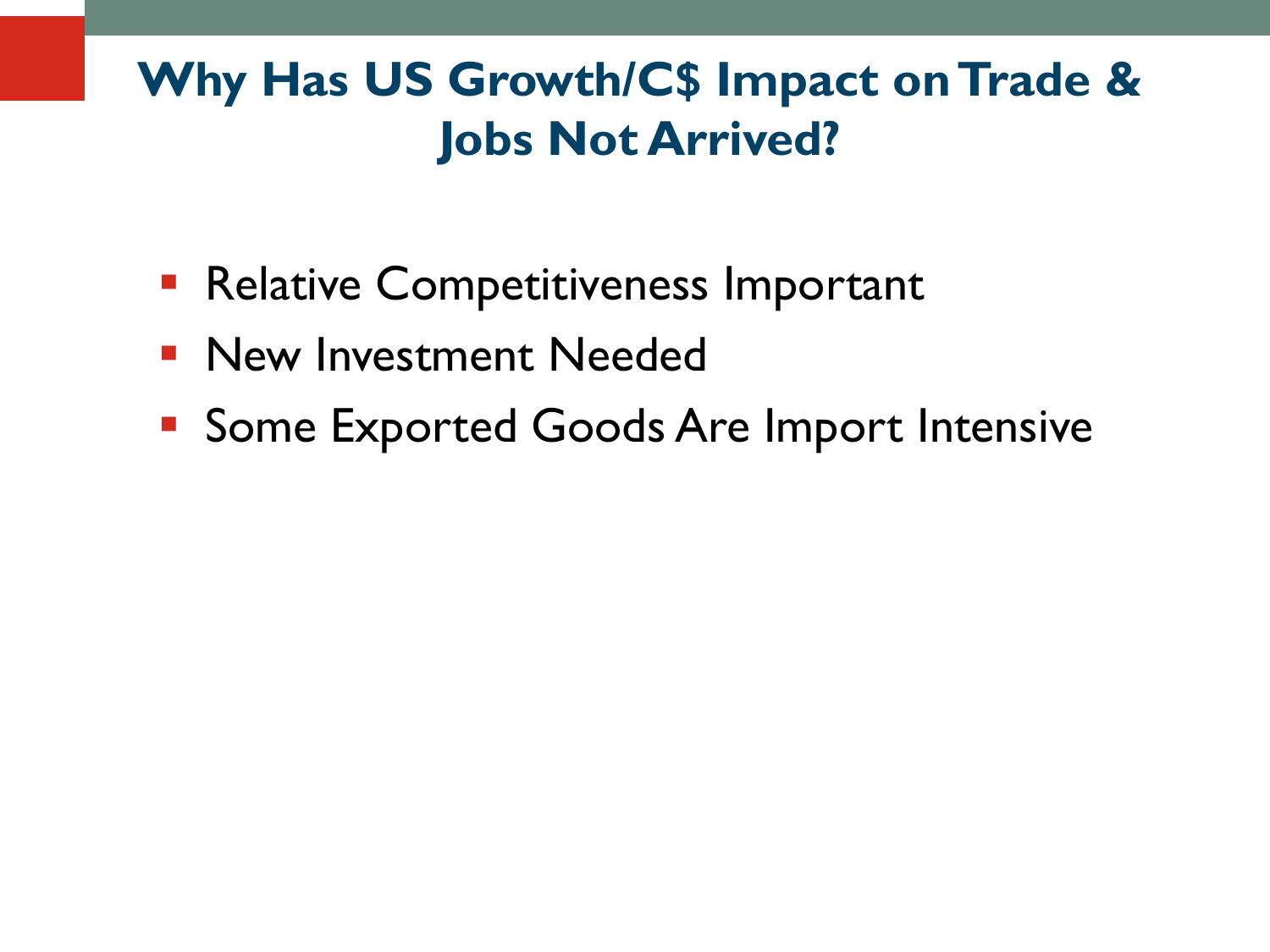#### **Ontario Migration To Support Rental Demand Ahead vs Recent Past**



Source: Statistics Canada, CMHC Forecast(f)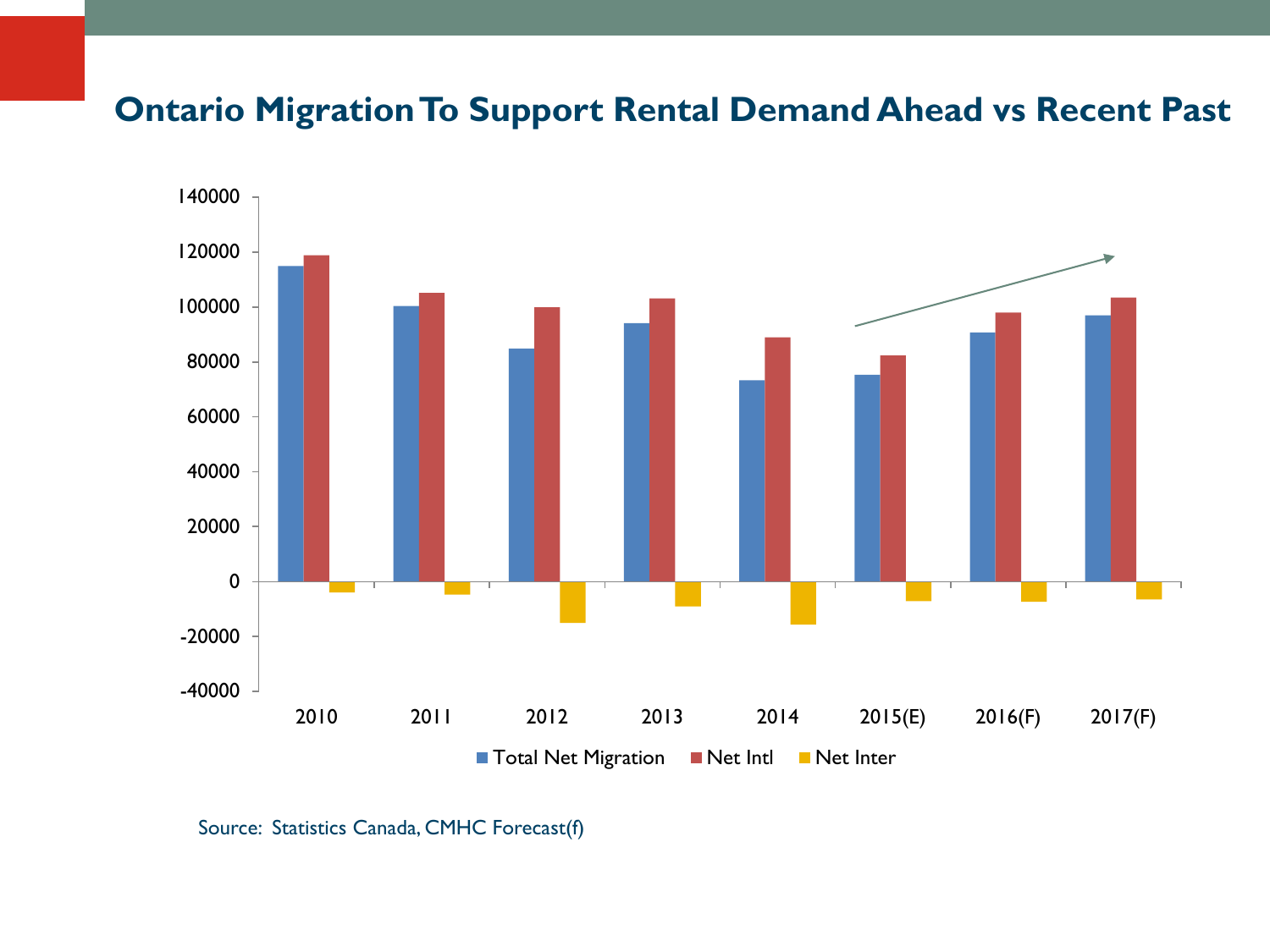## **Echo and Empty Nester Group Bigger Contributors to Household Formation**



Source: Statistics Canada, CMHC Ontario Demographic Projections(f)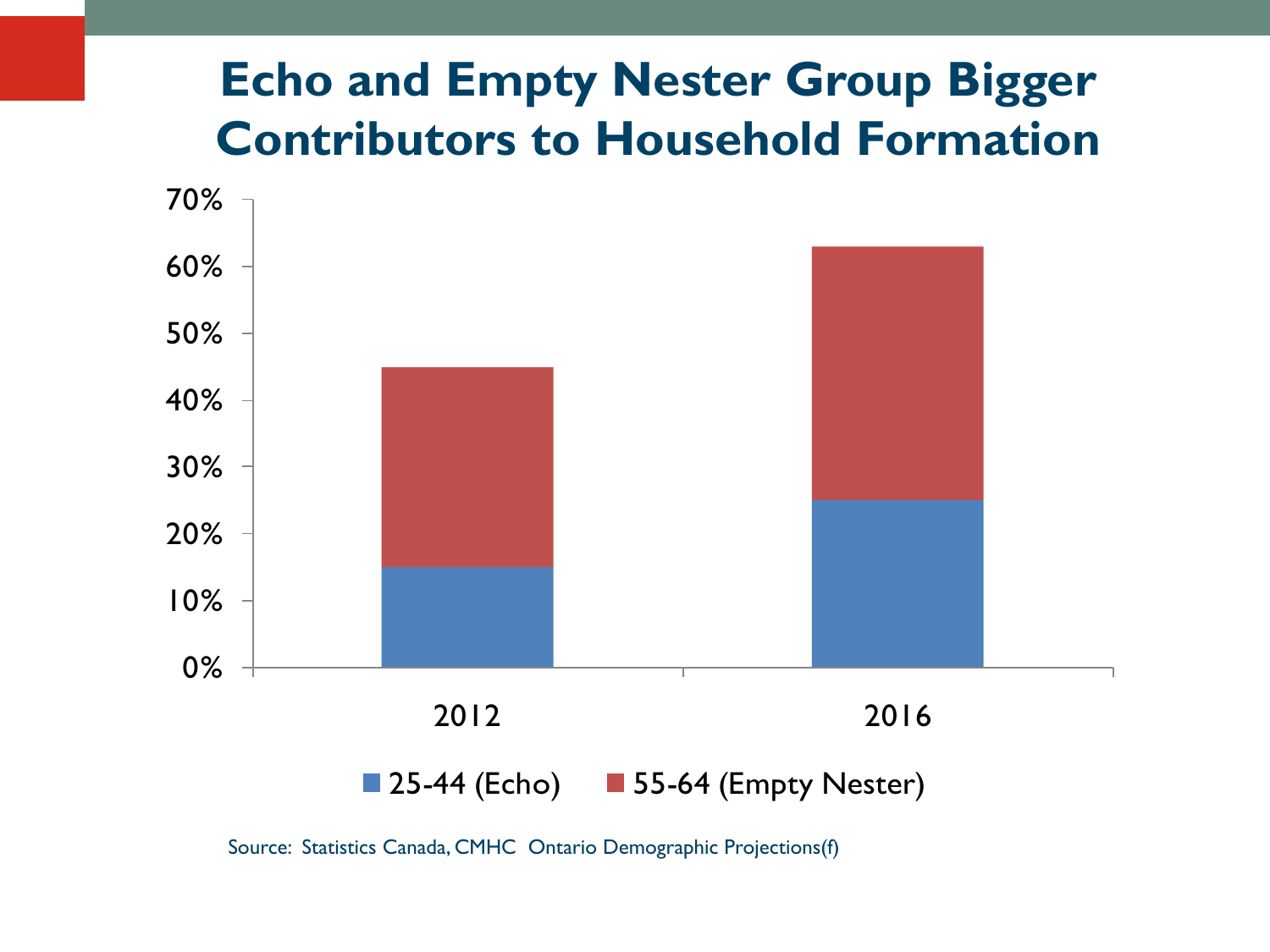#### **Echo Group Finding Cost Gap More Prohibitive**

Ontario inflation adjusted index (2000=100)



Source: Statistics Canada, CREA, CMHC forecast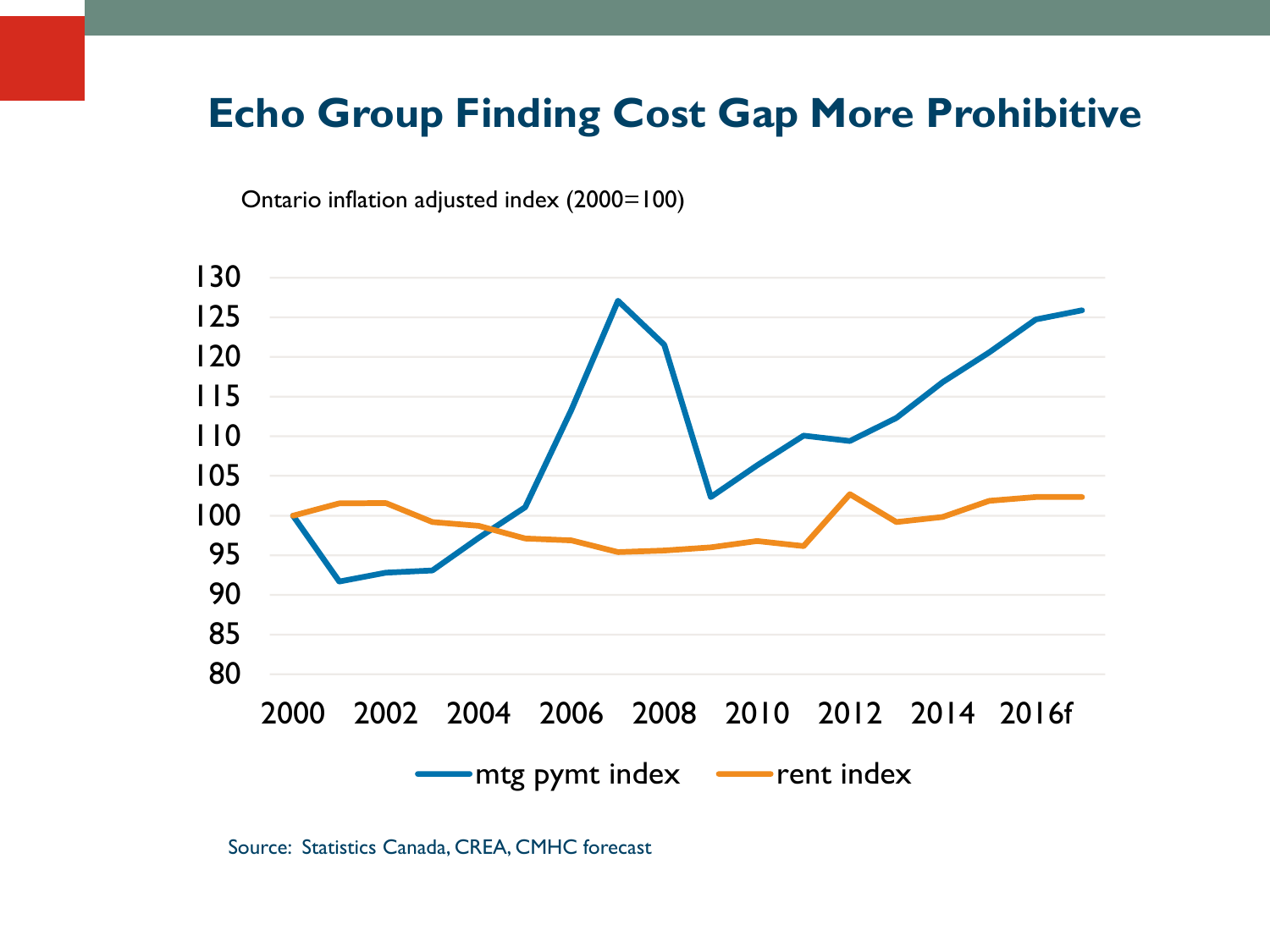### **Especially When Income Is Considered in Larger Markets**



Actual Earned Income as % of Required Income to Buy Resale Home – 2016f

Source: Statistics Canada, CREA, CMHC calculation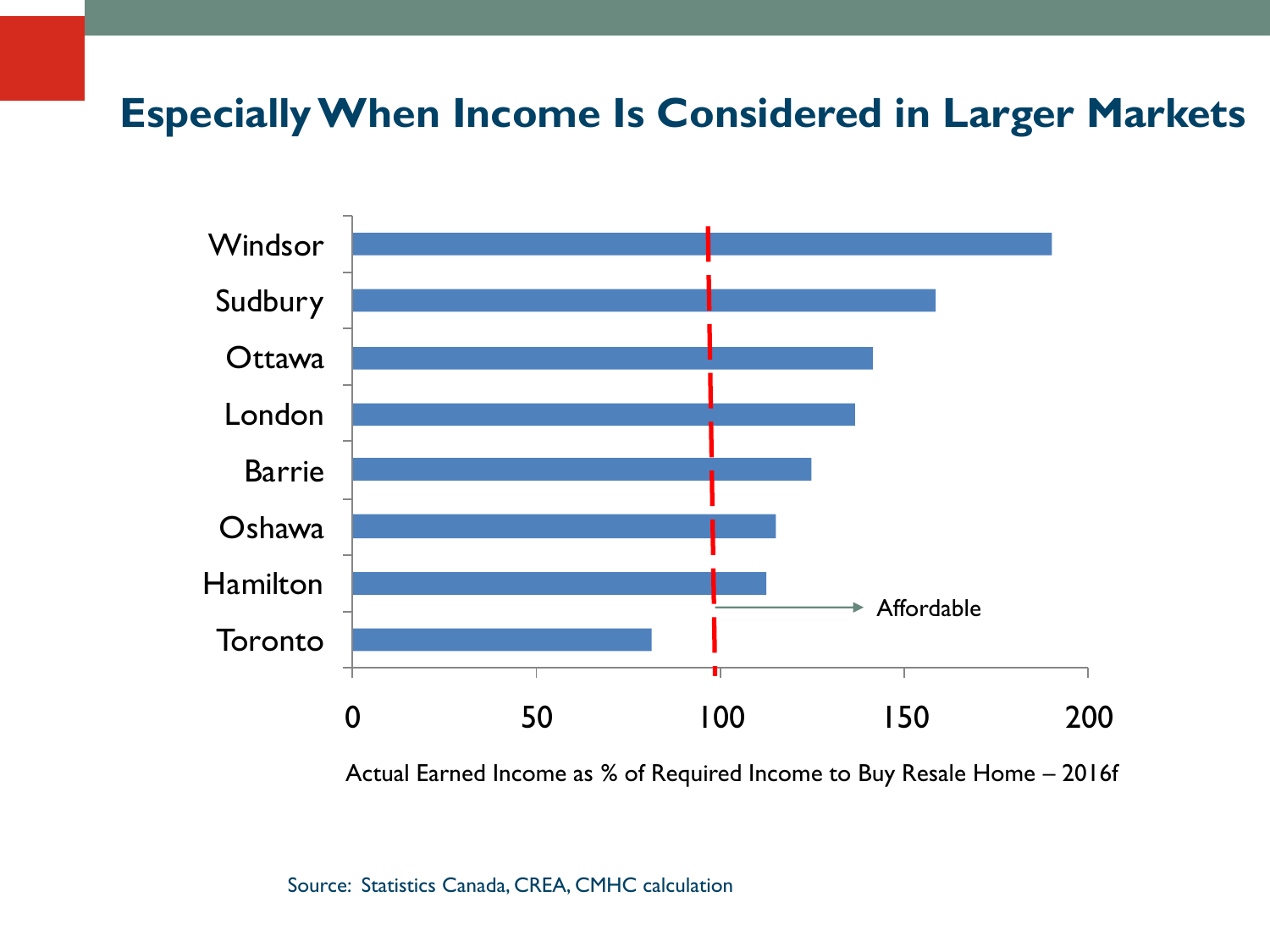# **HOW IS RENTAL SUPPLY RESPONDING TO MARKET CONDITIONS**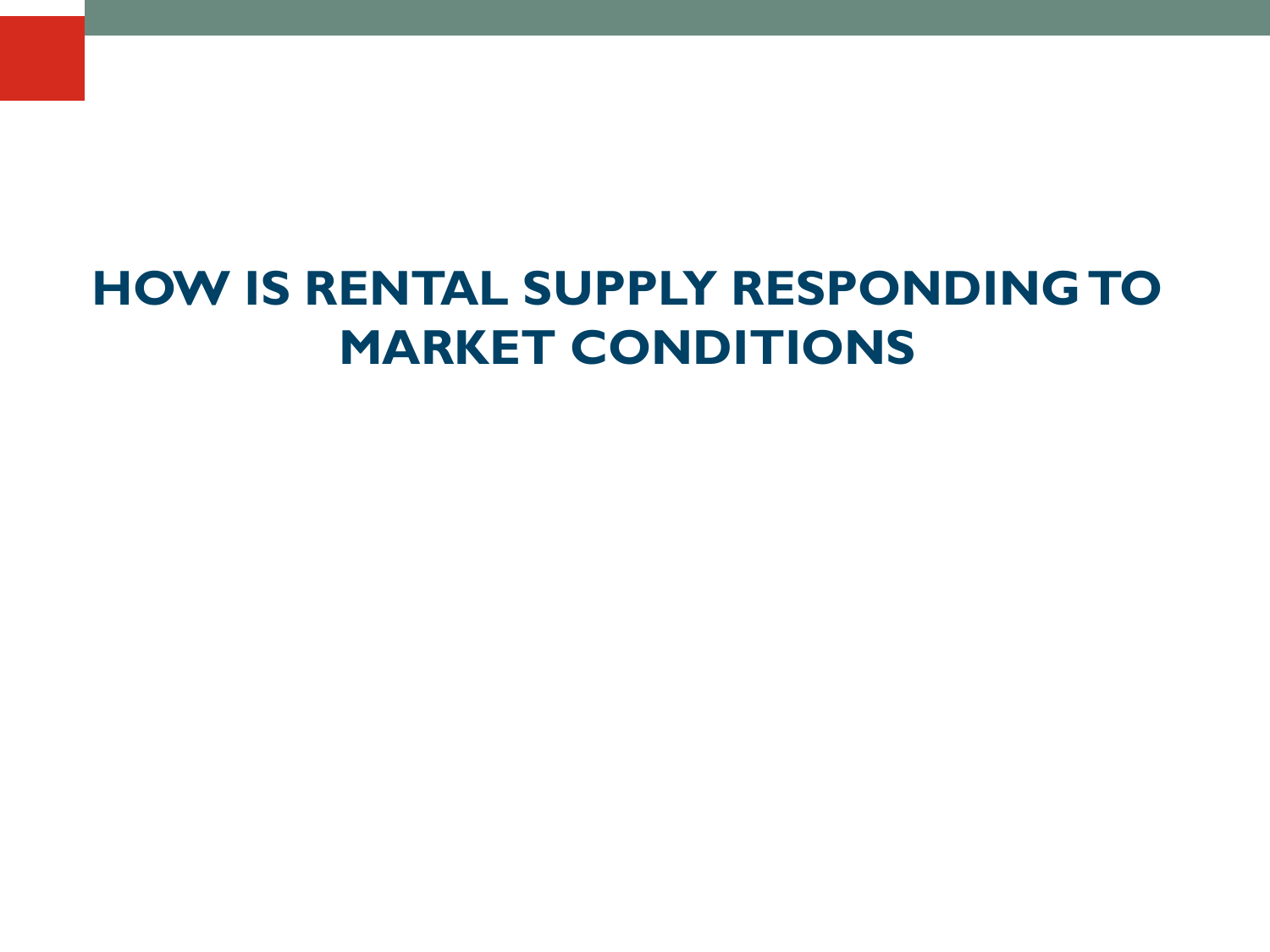### **Small Condo Investors More Active**

Estimated Share % of Existing Condominium Universe Rented Out

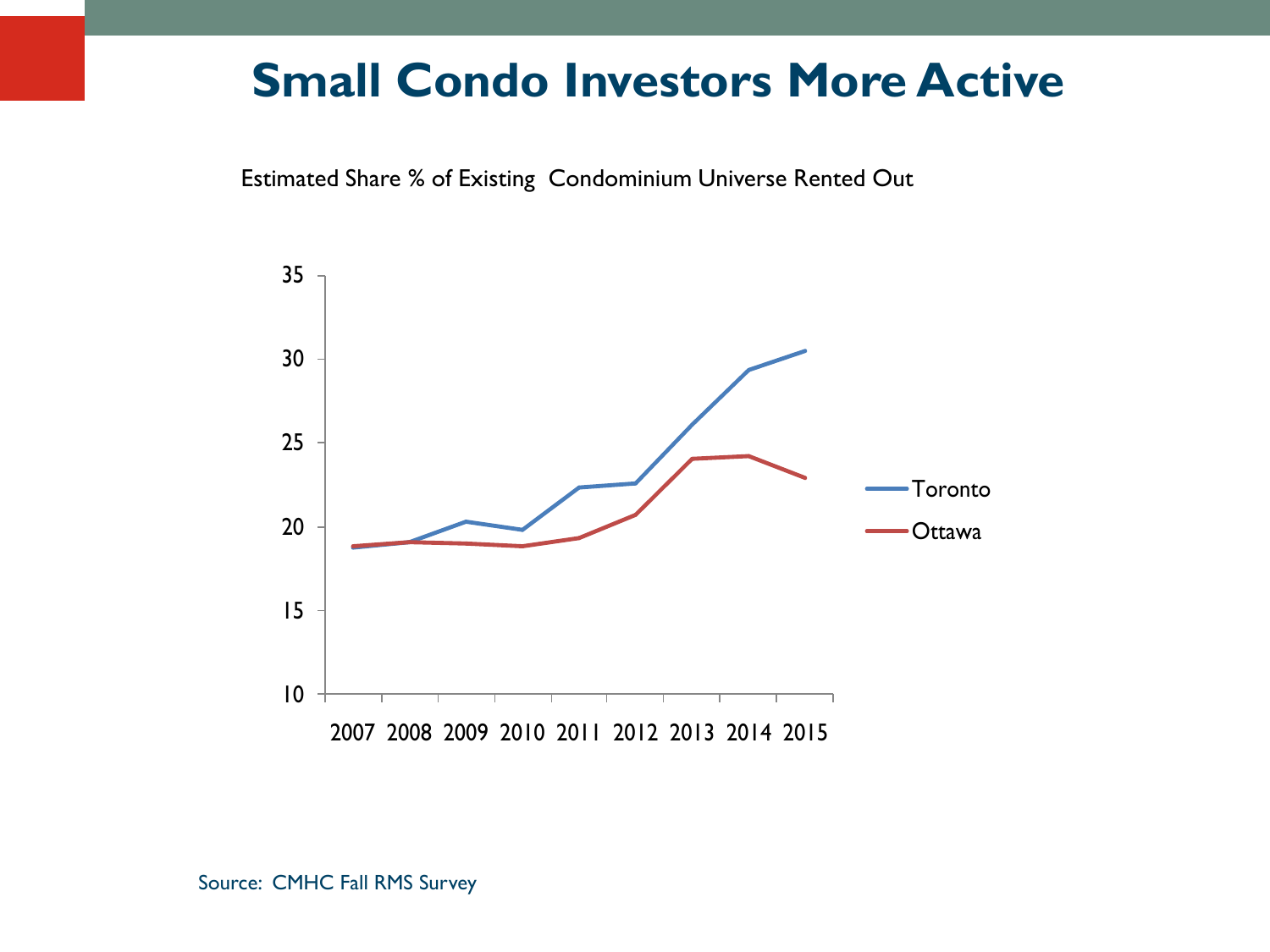### **Rental Demand Outstripping Supply in Ontario**



Source: CMHC Forecast 2011-16, Statistics Canada **\*Does not include condominiums completed and available for rent**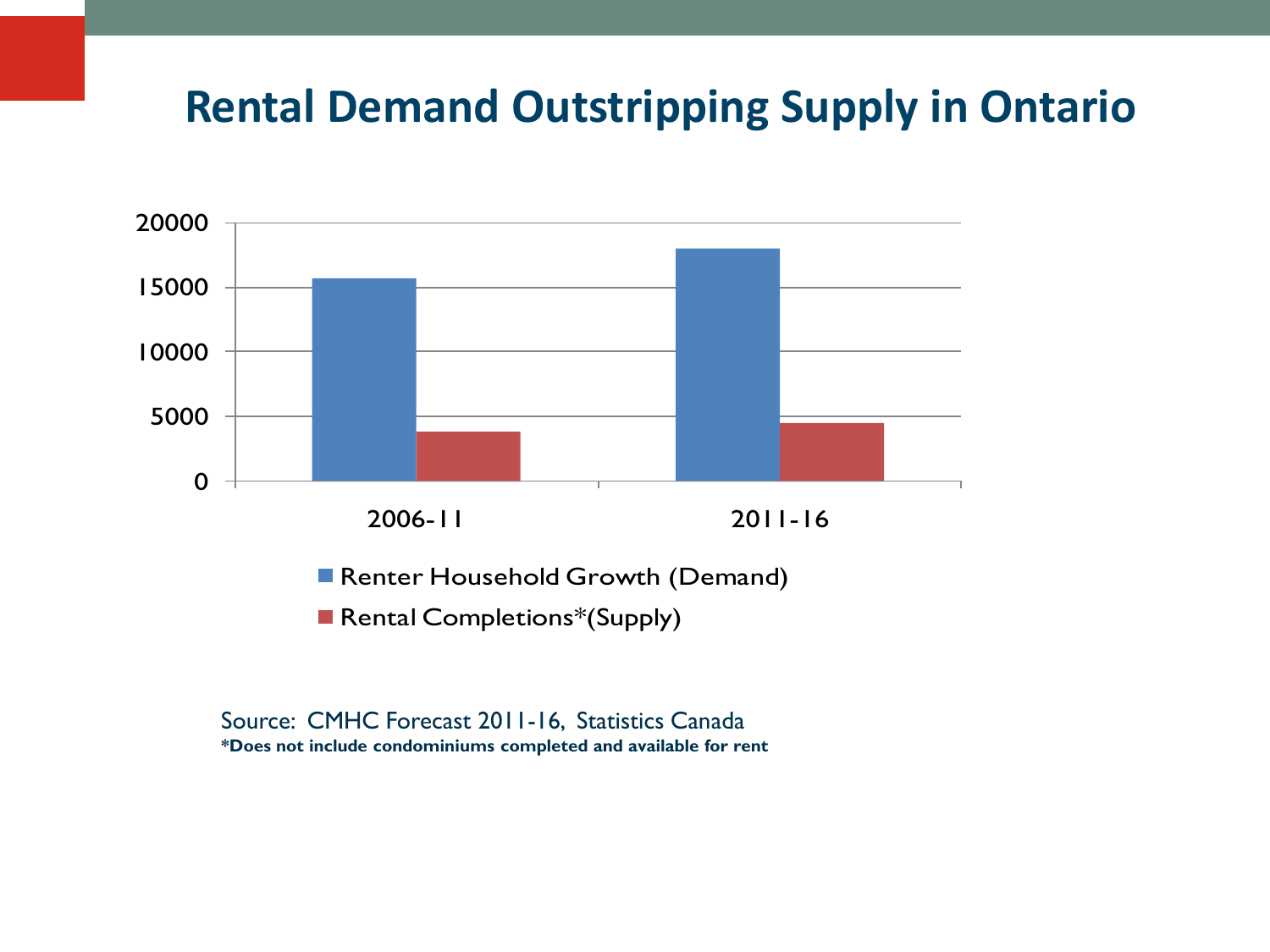#### **Larger Investors Also Interested in Purpose-Built Rental**



Rental Apartment Starts - ONTARIO

Source: CMHC Fall RMS Survey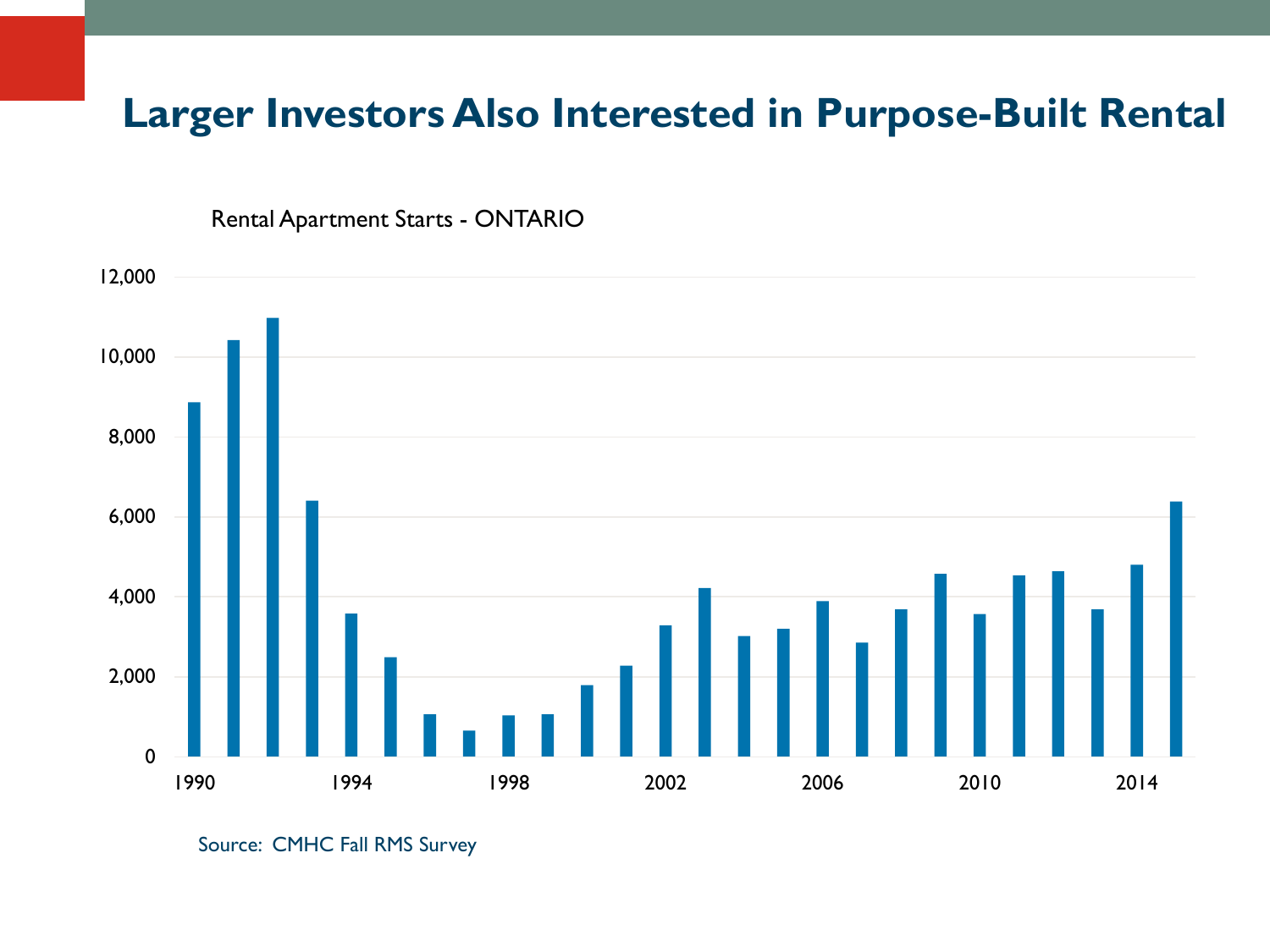#### **New Rental Investments Registered Across Ontario**

**Share of Rental Apartment Starts by CMA - 2015**

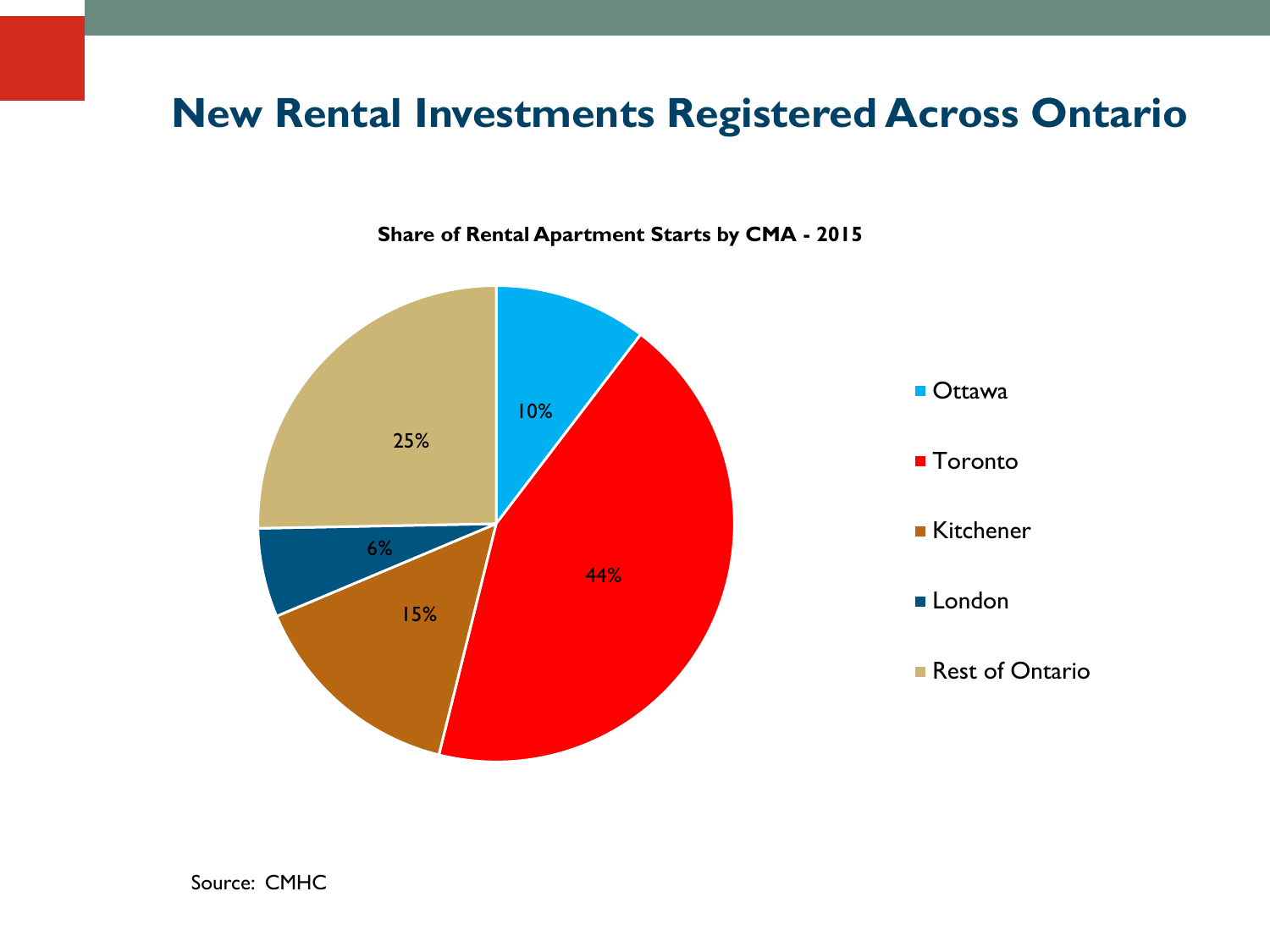### **Factors Impacting New Rental Investment - ONTARIO**

- Economic & Demographic Trends
- Rising Multi-Unit Values
- De-Controlled Rents
- Aging Rental Stock
- Cost of Capital & Yield
- Flight To Quality & Stable Asset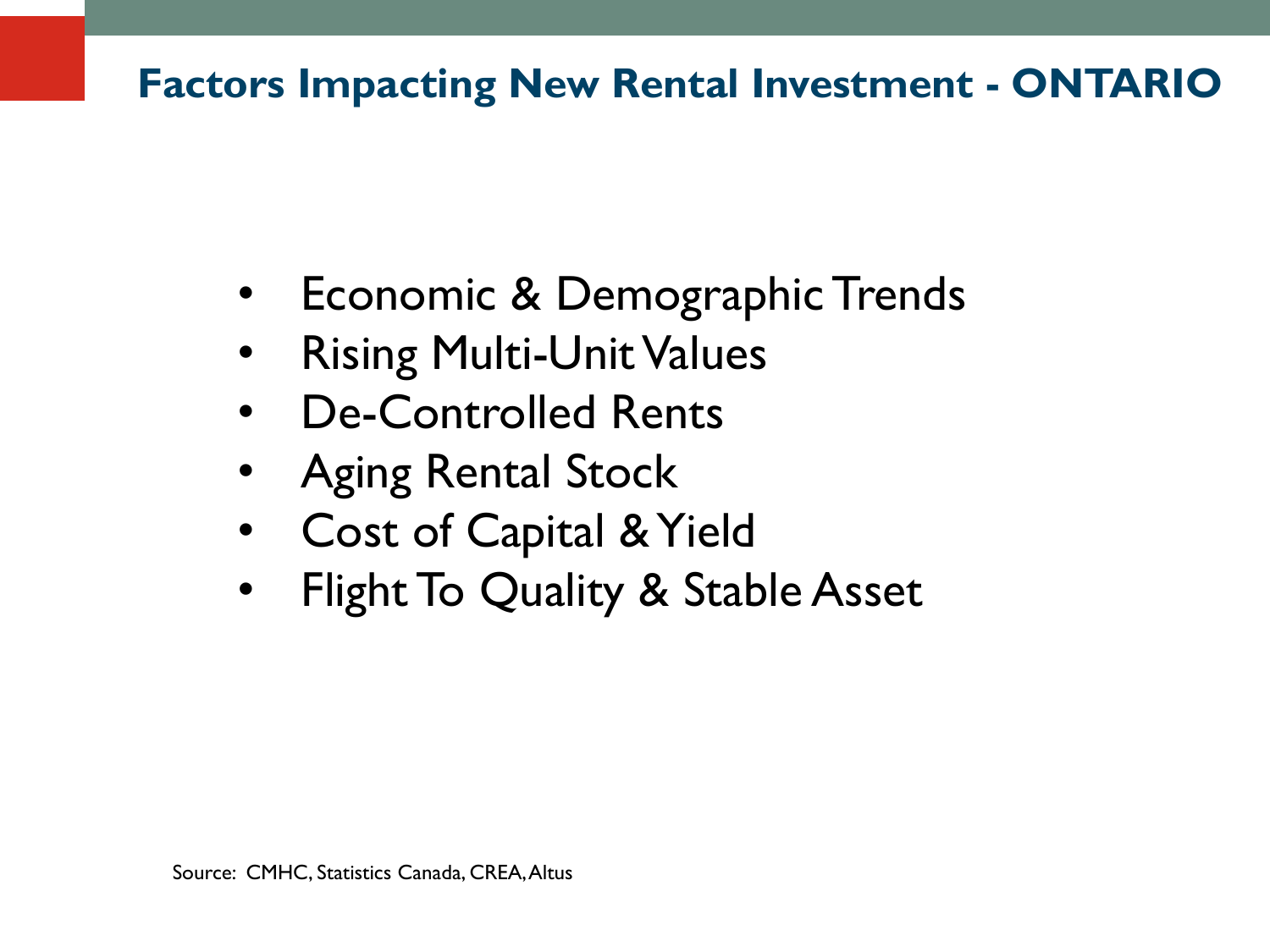## **World Economy Remains Uncertain Since 2001**



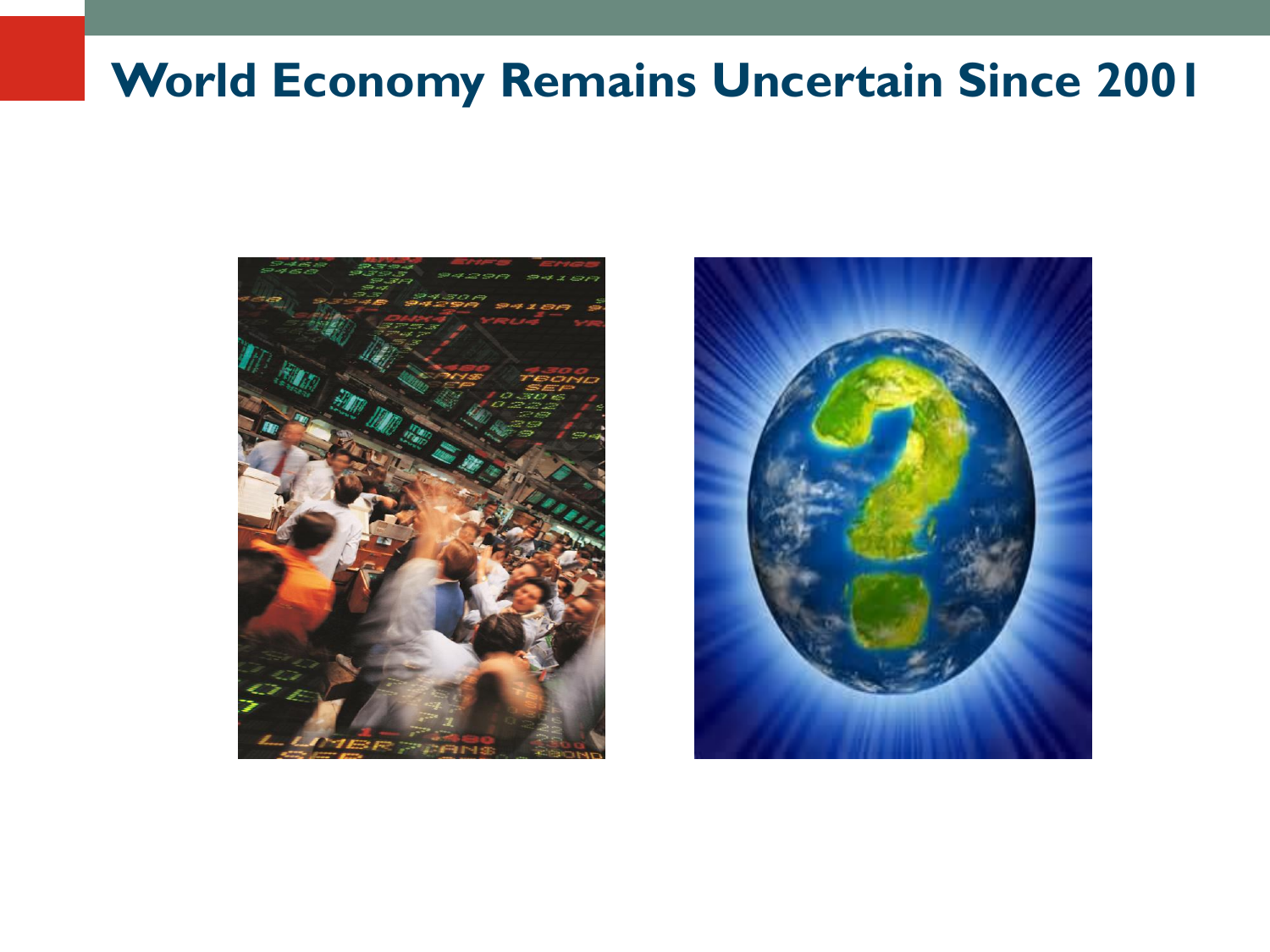#### **Not Just About Returns – Stability Also Important**



Source: Altus, CREA, Bloomberg, CMHC calculation, Statistics Canada

\*CV = Coefficient of Variation; CV close to  $0 =$  low volatility; CV close to  $1 =$  high volatility